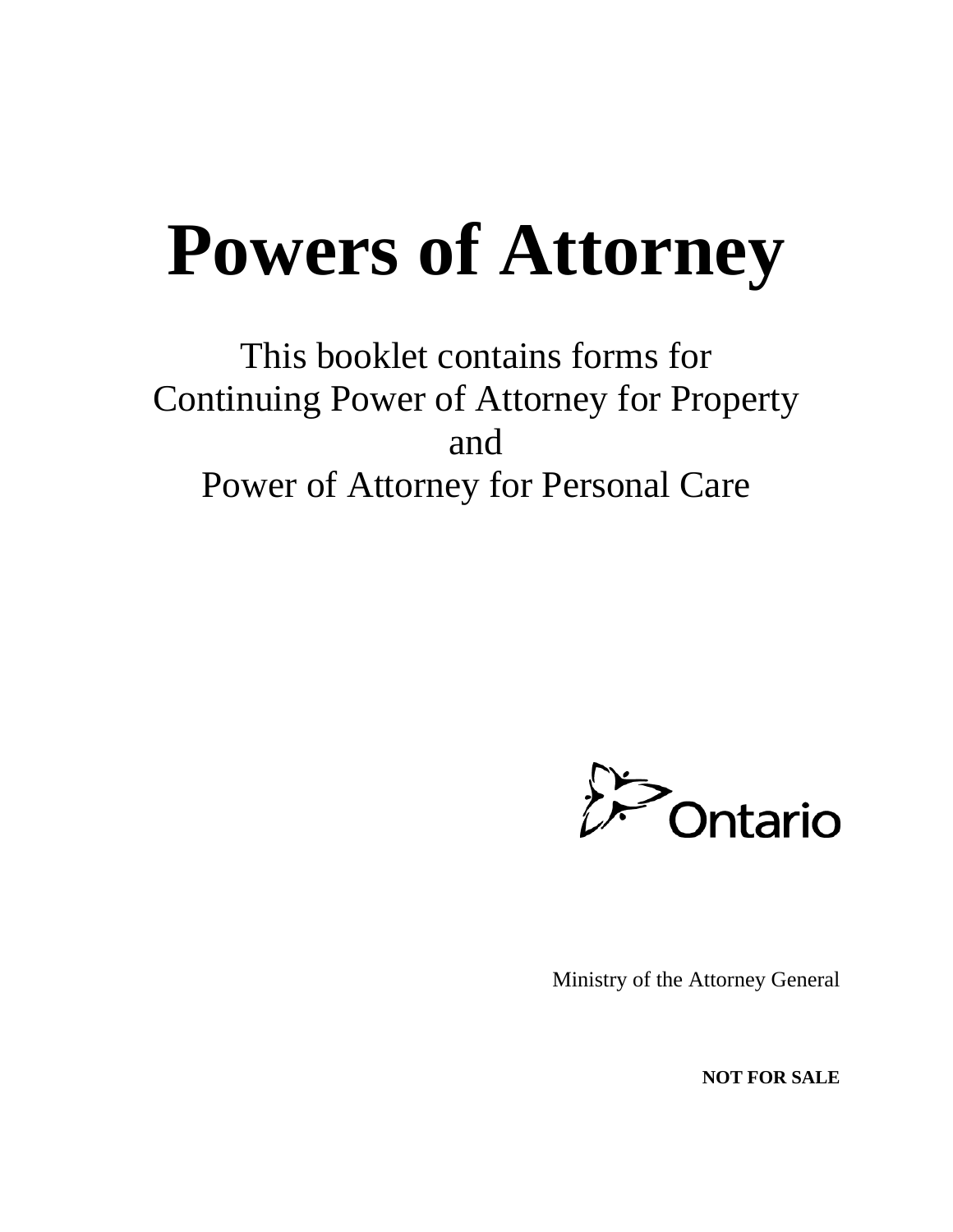# **Table of Contents**

| <b>Continuing Power of Attorney for Property Form</b> |
|-------------------------------------------------------|
|                                                       |
|                                                       |
|                                                       |
|                                                       |
|                                                       |
|                                                       |
|                                                       |
|                                                       |
|                                                       |

# **Power of Attorney for Personal Care Form**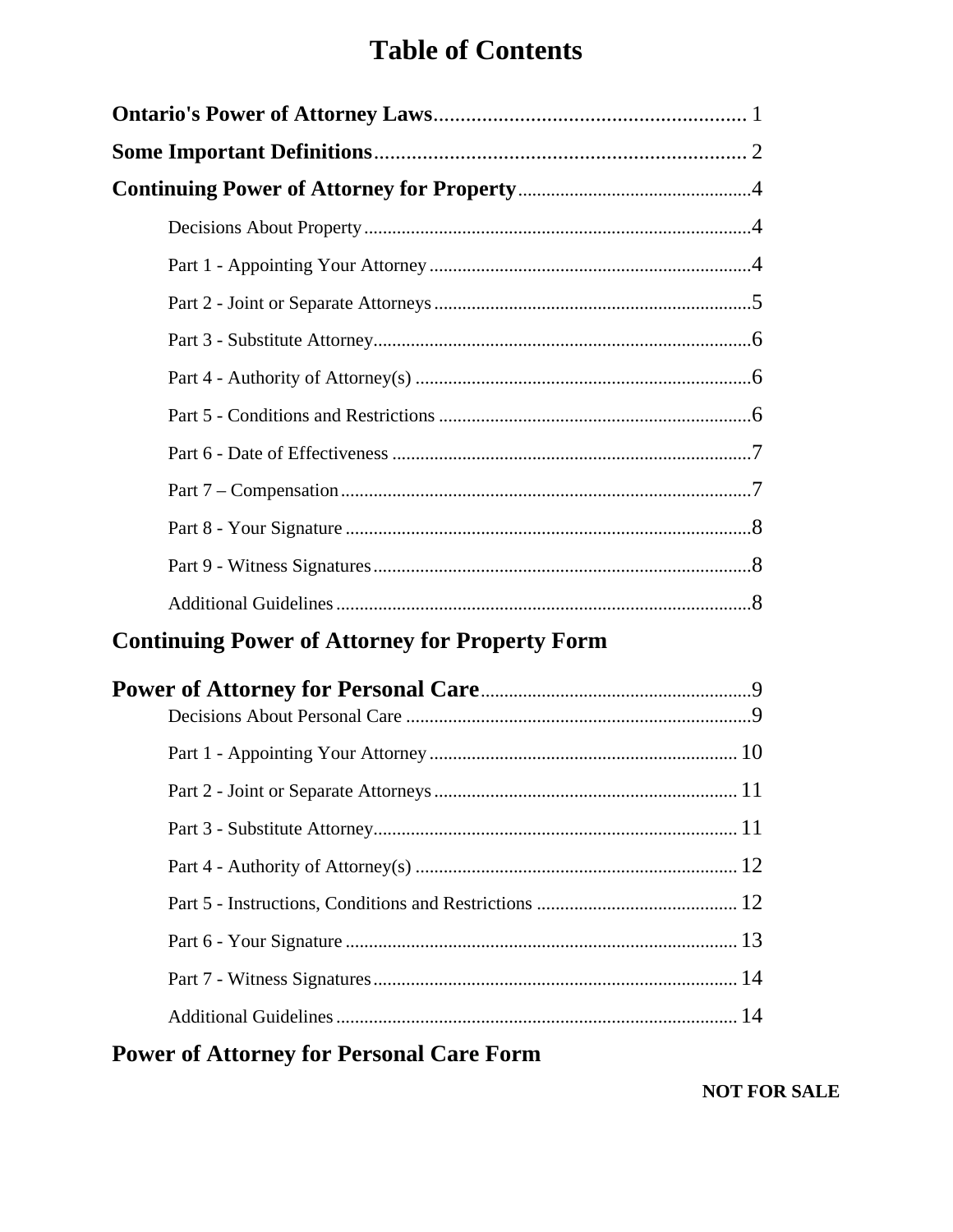Ce document, intitulé "Les procurations", est également disponible en français. Pour en obtenir un exemplaire, veuillez écrire à l'adresse suivante:

Bureau du Tuteur et Curateur public Ministère du Procureur général bureau 800 595 rue Bay Toronto ON M5G 2M6

Queen's Printer for Ontario, 2012

This is a reprint done in 2012 These forms are provided by the Government of Ontario. © ISBN 978-4249-6183-2 [PRINT] ISBN 978-1-4249-6184-9 [PDF]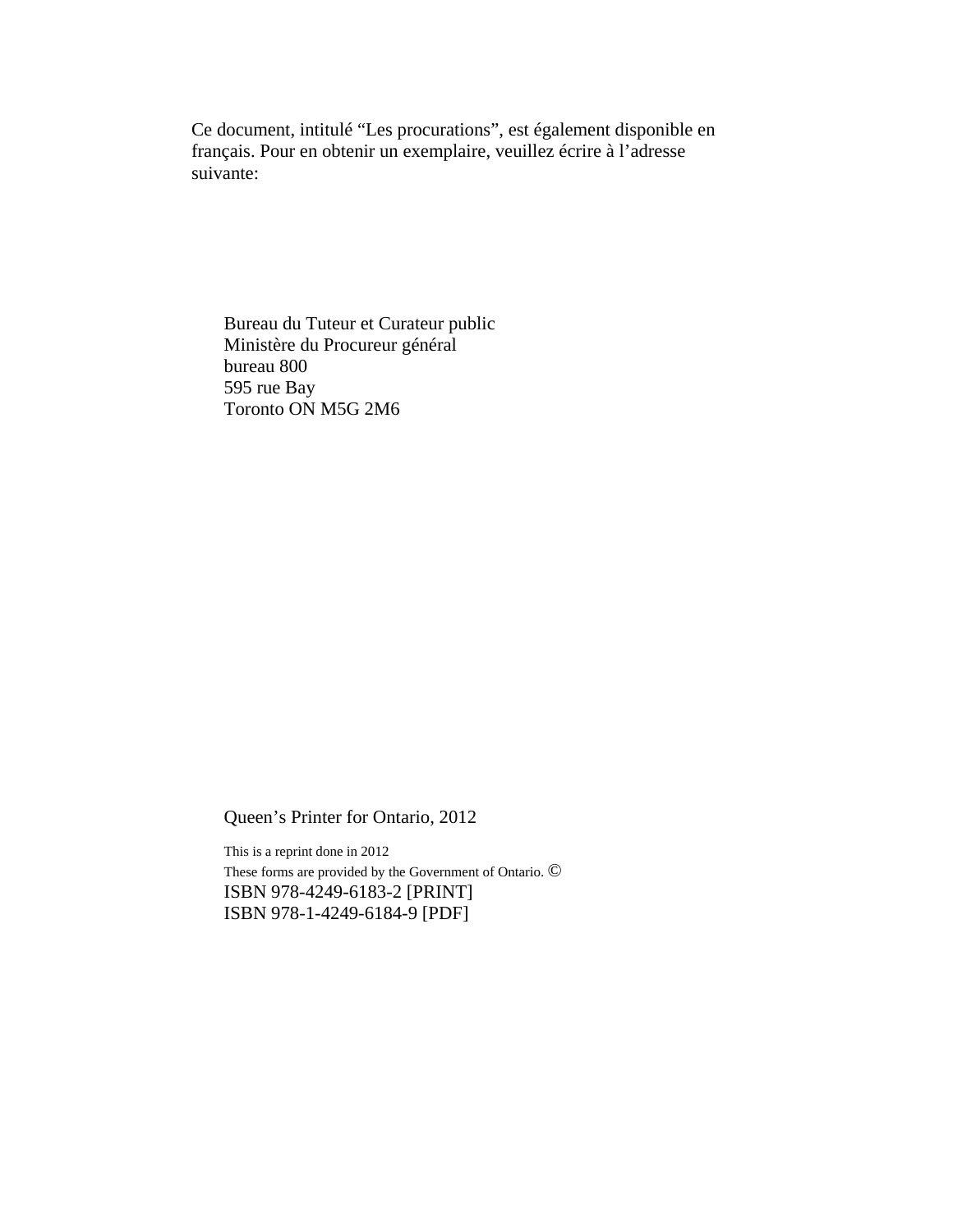# **Ontario's Power of Attorney Laws**

This booklet contains instructions and forms for a Continuing Power of Attorney for Property and a Power of Attorney for Personal Care.

By making powers of attorney, people can plan ahead and be confident that their plans will be carried out.

The role of government is to act as substitute decision-maker of last resort only for people who have no one else to make decisions on their behalf. If there is no power of attorney, a family member or friend may have to apply to be appointed as guardian.

Powers of attorney which were properly made under previous laws of Ontario remain legally valid.

The forms for a Continuing Power of Attorney for Property and a Power of Attorney for Personal Care contained in this booklet were revised on March 29, 1996 in accordance with amendments to the Substitute Decisions Act, 1992. Former versions of these forms may be used and will be valid if properly completed and witnessed.

If you have questions after reading the instructions, you may wish to seek advice from a legal professional.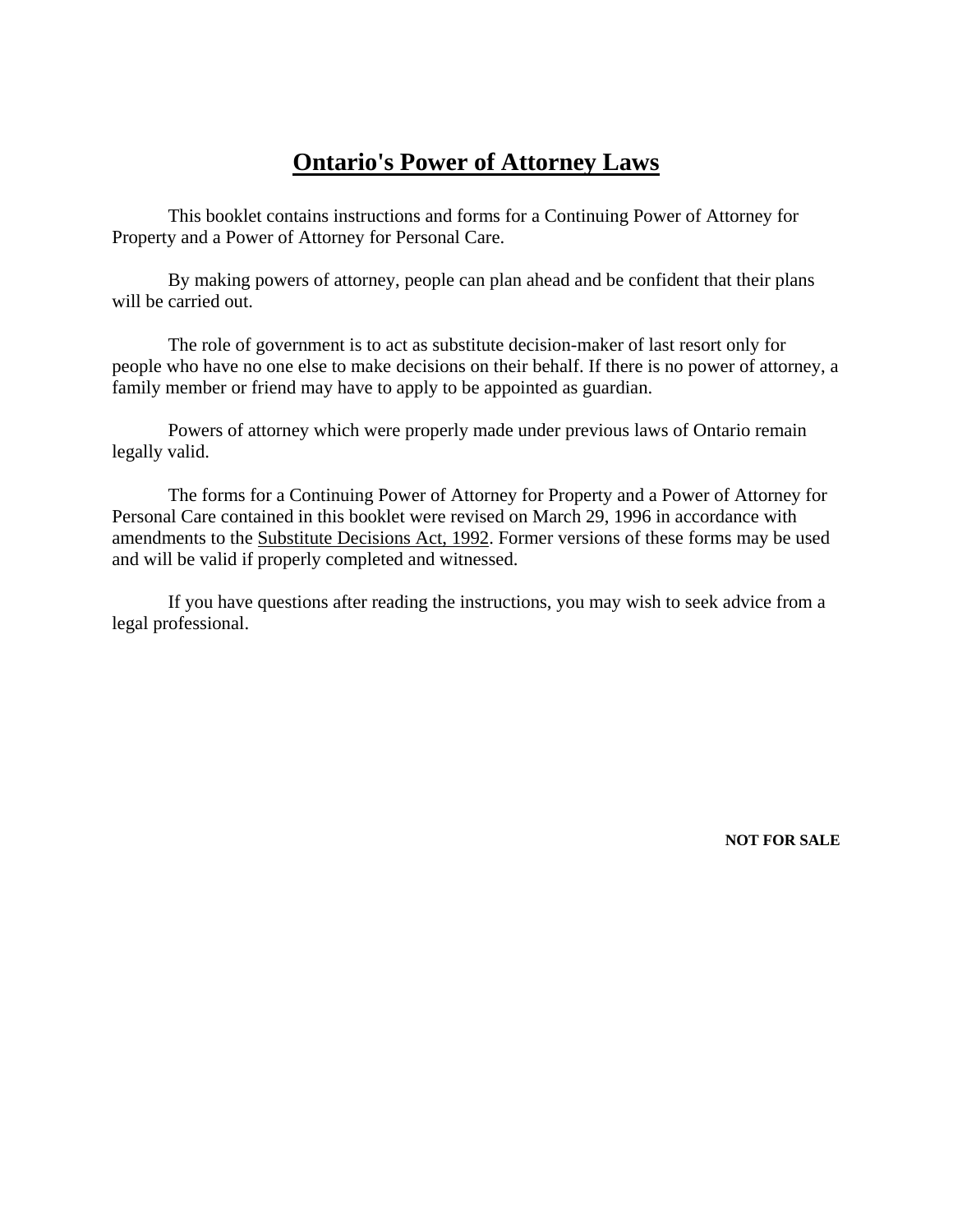# **Some Important Definitions**

This list of definitions will help you understand some of the unfamiliar legal or technical terms.

### **Assessor**

Assessors are persons who are authorized to conduct an assessment of a person's mental capacity for certain purposes such as appointing a guardian for property without going through the court process. They have appropriate professional backgrounds and have successfully completed a training course in capacity assessment. They are independent of the government.

## **Continuing Power of Attorney for Property**

A Continuing Power of Attorney for Property is a legal document in which a person gives someone else the legal authority to make decisions about their finances. . The person who is named as the attorney does not have to be a lawyer. The power of attorney is called "continuing" because it can be used after the person who gave it is no longer mentally capable to make the financial decisions themselves. Some people use the word "durable" which means the same as "continuing".

### **Guardian of Property**

A guardian of property is someone who is appointed by the Public Guardian and Trustee or the court to look after an incapable person's property. Both the guardian and the incapable person must be at least 18 years old. A guardian is different from an attorney; an attorney is chosen by the individual, before becoming incapable, to act on their behalf, while a guardian is appointed after incapacity. A guardian can be a statutory guardian or a guardian appointed by the court.

### **Guardian of the Person**

A Court may appoint a guardian of the person to make decisions on behalf of an incapable person in some or all areas of personal care, usually because there is no power of attorney for personal care. The guardian must be at least 16 years old.

## **Incapacity**

Under the Substitute Decisions Act, 1992, incapacity refers to mental incapacity. It means that the person is unable to understand information that is relevant to making a decision or is unable to appreciate the reasonably foreseeable consequences of a decision or lack of decision.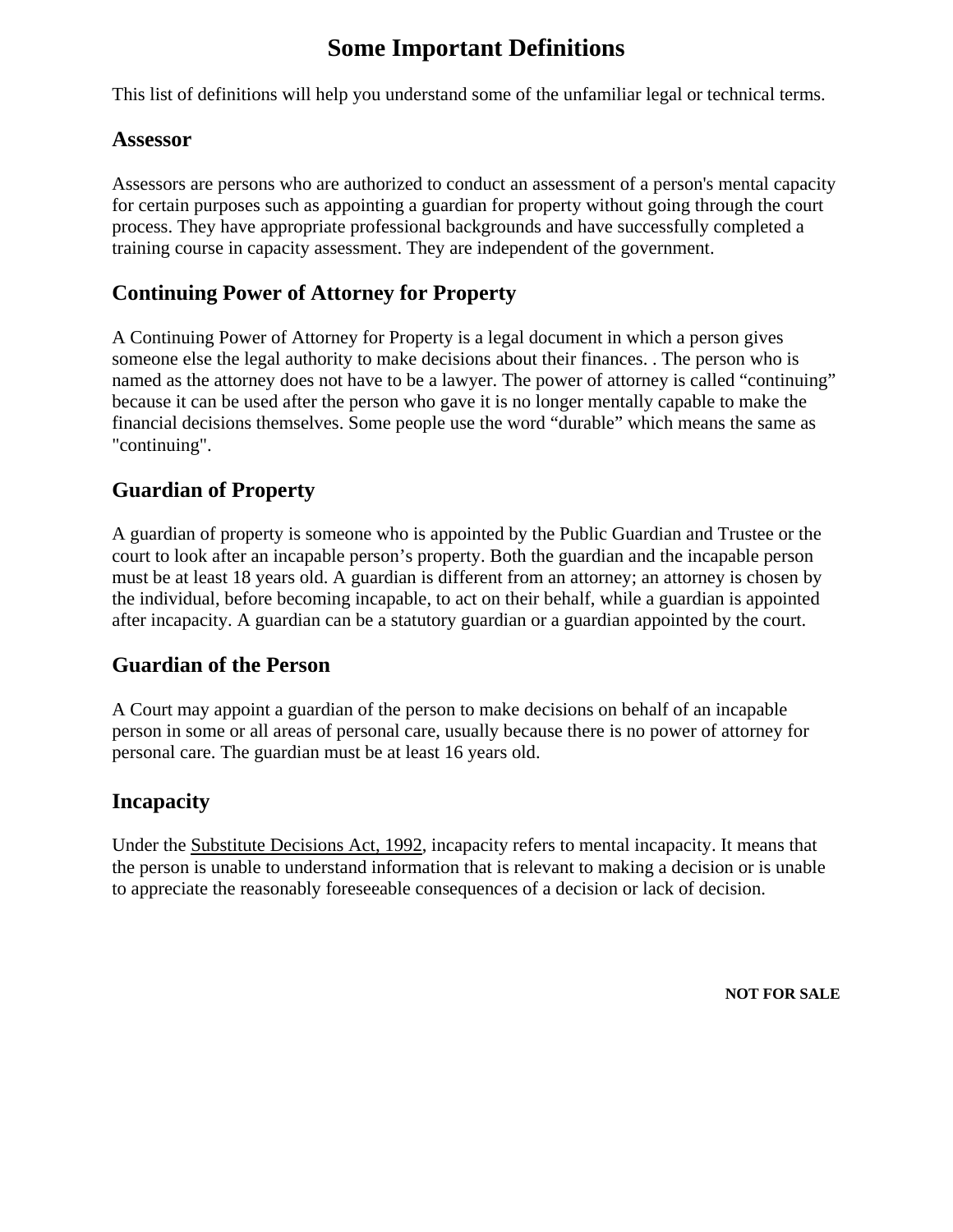# **Partners**

Two people who have lived together for at least one year and who have a close relationship which is of primary importance in both their lives are considered to be partners.

# **Personal Care**

Personal care includes health care, nutrition, shelter, clothing, hygiene, and safety.

# **Power of Attorney for Personal Care**

A Power of Attorney for Personal Care is a legal document in which one person gives another person the authority to make personal care decisions on their behalf if they become mentally incapable.

## **Property Management**

The Substitute Decisions Act, 1992 refers to decisions about property management and powers of attorney for property. "Property" means finances, which include any type of financial decision or transaction that a person would make in the course of managing his or her income, spending, assets, and debts. For example, it could include budgeting expenses and paying bills, doing tax returns, safeguarding valuables, selling real estate, or making loans.

# **Public Guardian and Trustee**

The Public Guardian and Trustee's role is to act as substitute decision-maker of last resort on behalf of those mentally incapable people who have no one who is willing or able to act on their behalf.

# **Statutory Guardian**

A statutory guardian is a person who is appointed to act on another person's behalf without going to court. Statutory guardianship applies only to property or finances; there is no statutory guardianship for personal care. A statutory guardian can be the Public Guardian and Trustee (PGT) or someone approved by the PGT to replace the PGT as statutory guardian.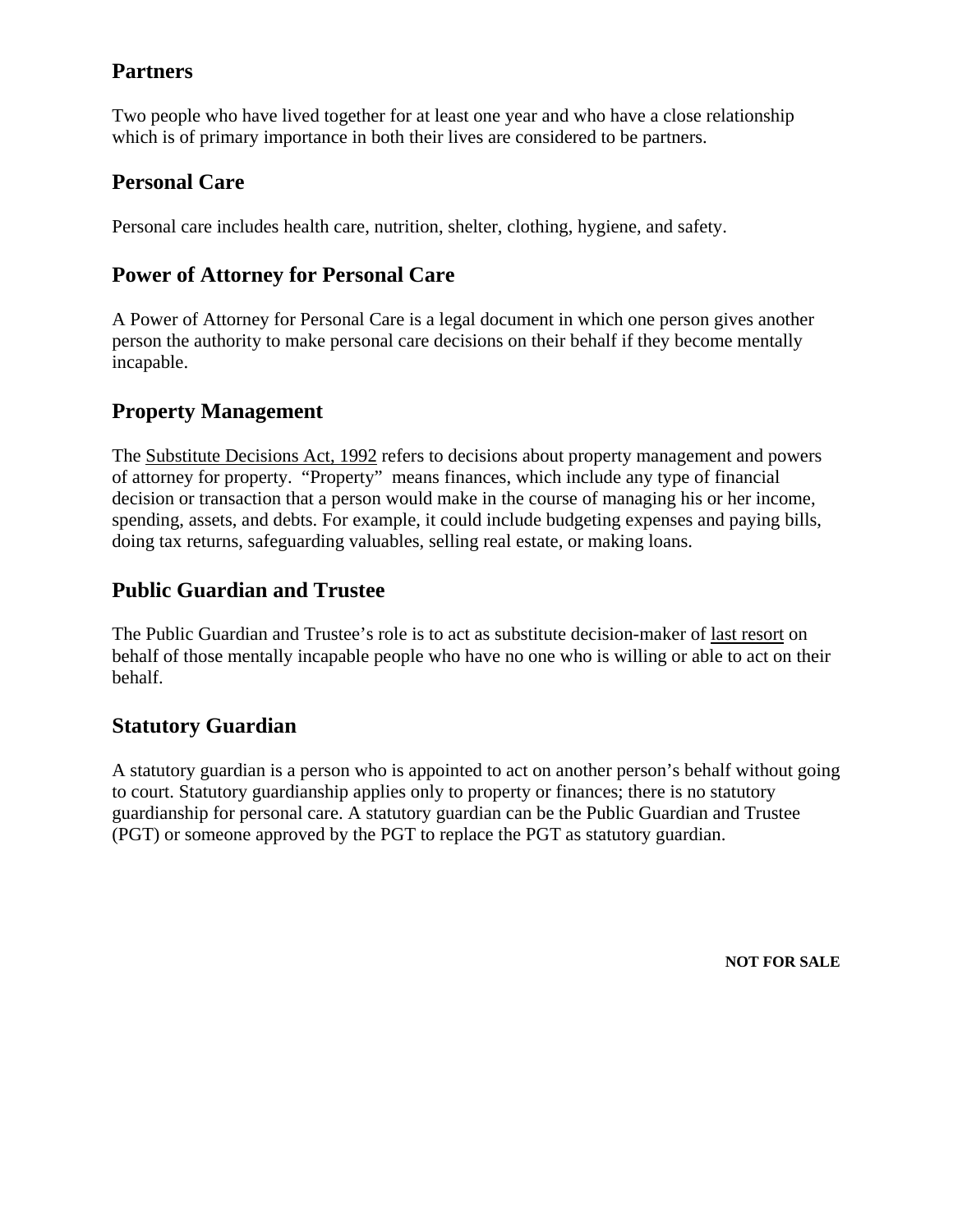# **Continuing Power of Attorney for Property**

This booklet contains step by step instructions for completing the enclosed Continuing Power of Attorney for Property form.

(*Made in accordance with the Substitute Decisions Act, 1992*)

# **Decisions About Property**

 $\mathbf{I}_\text{f}$  you become mentally incapable, who will pay

your bills and your taxes? Who will look after your bank accounts? Who will manage your real estate and investments? The person you choose as your "attorney" for property will take care of these things for you. (The word "attorney" does not mean "lawyer.") The attorney can be a relative, friend, or someone else.

You may use the form contained in this booklet to appoint a person of your choice to make decisions about your **property** and manage your **finances** on your behalf. This may include doing things such as signing documents for you, paying your bills, or selling your home. This power of attorney will allow the person you appoint to manage your financial affairs even if you become mentally incapable. The person you appoint is called your "attorney for property." You may name more than one attorney if you wish.

 If you have already made a power of attorney for property that continues to be effective after you become mentally incapable, you do *not* need to make a new one.

If you wish, you may use another form or make your own, but if you do this, make sure that it meets the legal requirements necessary under the Substitute Decisions Act to make a valid continuing power of attorney.

It's important to know that you are not required to appoint an attorney for property. This is **your** choice. Giving a power of attorney to someone is a very serious matter. You are giving the person you appoint significant power over your property. There is always a risk that your attorney could misuse this power. If you have any doubts about the motives or ability of the person you are considering - or are under any pressure from your proposed attorney to pick him or her - do not appoint that person.

Before you decide, you may want to talk with your family or close friends. Although you are not required to consult a lawyer in order to make a legally binding power of attorney, it is a good idea to do so. Consulting with other expert advisors is also a good idea, providing they are impartial and concerned only with your best interests.

This document includes guidelines designed to help you complete this power of attorney. They do not cover every option available in the Substitute Decisions Act. They are not legal advice. Some legal terminology in the statute has been described here in simpler words to make it easier to understand.

The guidelines also point out some of the reasons why you may or may not wish to make certain choices. But remember, all decisions are up to you.

 for Property form as you review the following Refer to the enclosed Continuing Power of Attorney instructions.

# **Part 1:**

# **APPOINTING YOUR ATTORNEY**

Read this section carefully before you begin to complete the power of attorney form.

To make a valid power of attorney, you must be 18 years of age or more and "mentally capable" of giving a continuing power of attorney for property.

 **your personal decisions you can make a separate document called a "Power of Attorney for Personal Care." This form does not allow your attorney to make decisions about your personal care. If you wish to appoint an attorney for**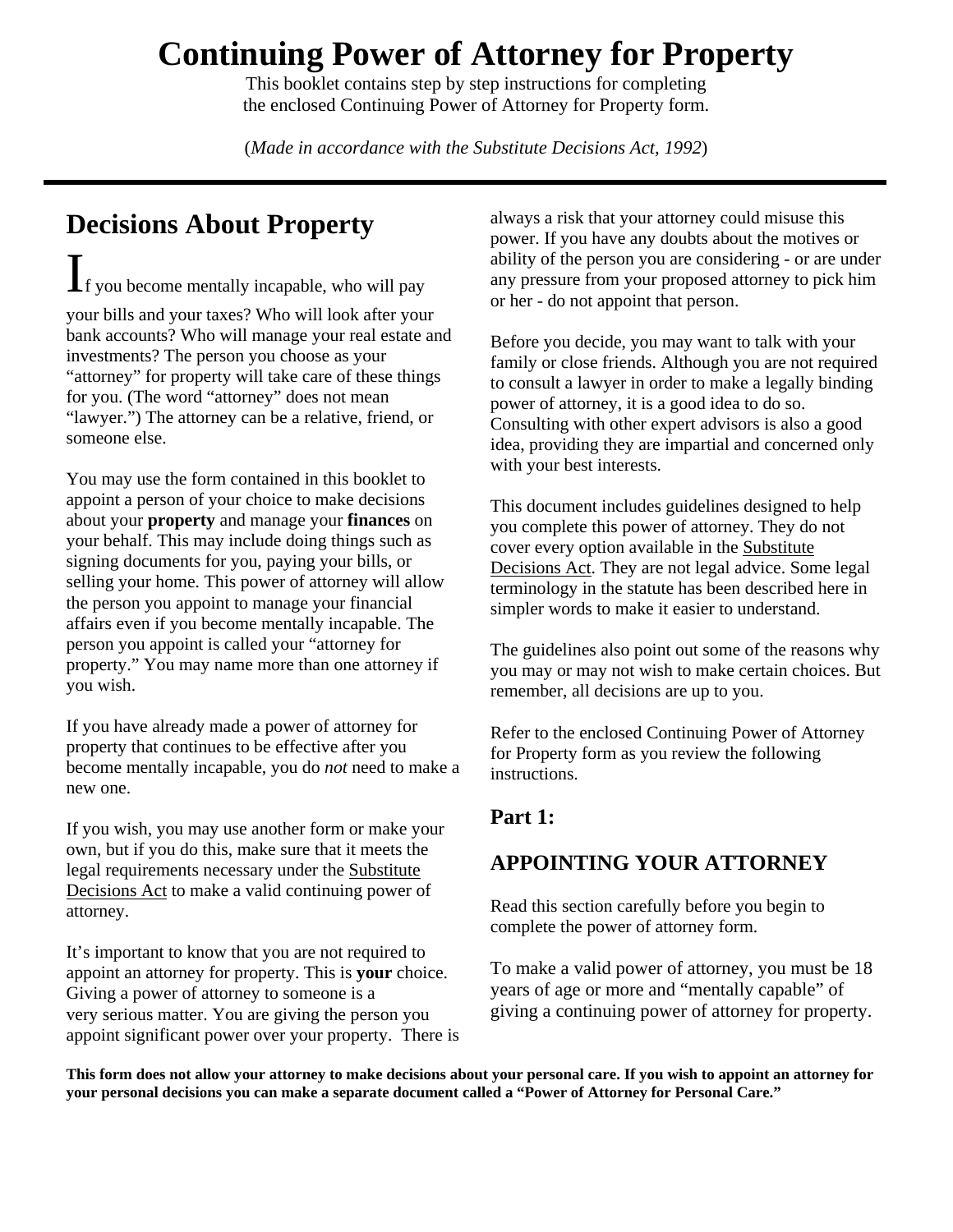This means that you:

- know what property you have and its approximate value;
- are aware of your obligations to those people who depend on you financially;
- know what authority your attorney will have;
- know that your attorney must account for all the decisions he or she makes about your property;
- know that, if you are capable, you may cancel your power of attorney;
- understand that unless your attorney manages the property prudently, its value may decline;
- understand that there is always the possibility that your attorney could misuse the authority.

Consider who you want to appoint as your attorney for property. You can choose anyone you want as your attorney as long as he or she is 18 years of age or more. Many trust companies are prepared to act as attorney and charge a fee for this service. Some individuals choose this option because they want an attorney who is professional and impartial.

Talk to the person you wish to appoint and make sure that he or she is willing to accept the responsibility involved in being your attorney for property.

It is important to know that by making this power of attorney, you revoke (cancel) any other continuing power of attorney for property that you have made before. If you *have* made such a power of attorney before and you *don't* want to revoke it, you should consult with a lawyer so that he or she will make the necessary changes to this form.

If you want more than one person involved in your financial decisions, you can name more than one person to be your attorney for property. But you are not required to do so. On the other hand, you may decide not to name more than one attorney if you're concerned about the possibility of disagreements or if you believe it may be difficult for others to deal with more than one person concerning your finances.

Please note that you cannot appoint the Public Guardian and Trustee (PGT) as your attorney for property unless the PGT agrees in advance in writing to act as attorney for you.

Once you have decided who you want to appoint as your attorney(s), write your name and the name of the person(s) you are appointing in the space provided in **Part 1** of the power of attorney form which follows page eight of these instructions.

# **Part 2:**

# **JOINT OR SEPARATE ATTORNEYS**

Fill out this part **only** if you have named more than one attorney and you want your attorneys to be able to make decisions separately, that is, without having to act together.

You can name more than one person as your attorney for property and/or personal care. If you do this, you may decide whether they will share the job or divide their responsibilities. Or, you could name one person as your attorney and another person as a substitute or backup who could step in if your first choice resigns, gets sick or dies.

If you have appointed more than one attorney in this form, the law will require them to make decisions together unless you specifically give them permission to act separately. You can give permission to act separately by writing it down in this part of the form. If you don't do this, your attorneys will be required to act together all the time.

There are some good reasons for giving your attorneys the flexibility to make decisions separately. Think, for example, about what would happen if one of your attorneys was temporarily unavailable because of sickness, vacation, or some other reason. If your attorneys are allowed to act separately, this will not be a problem.

On the other hand, you may decide not to give this permission if you want to ensure that there is always a "double-check" regarding the decision. You may also wish to avoid the risk of inconsistent decisions that may occur as a result of attorneys acting separately.

If you decide that your attorneys are going to make decisions together, it's a good idea to specify how disagreements get resolved. You might say that in a case of conflict, one attorney's decision will override the other's. Otherwise, your attorneys might have to go to Court and the judge will have to decide.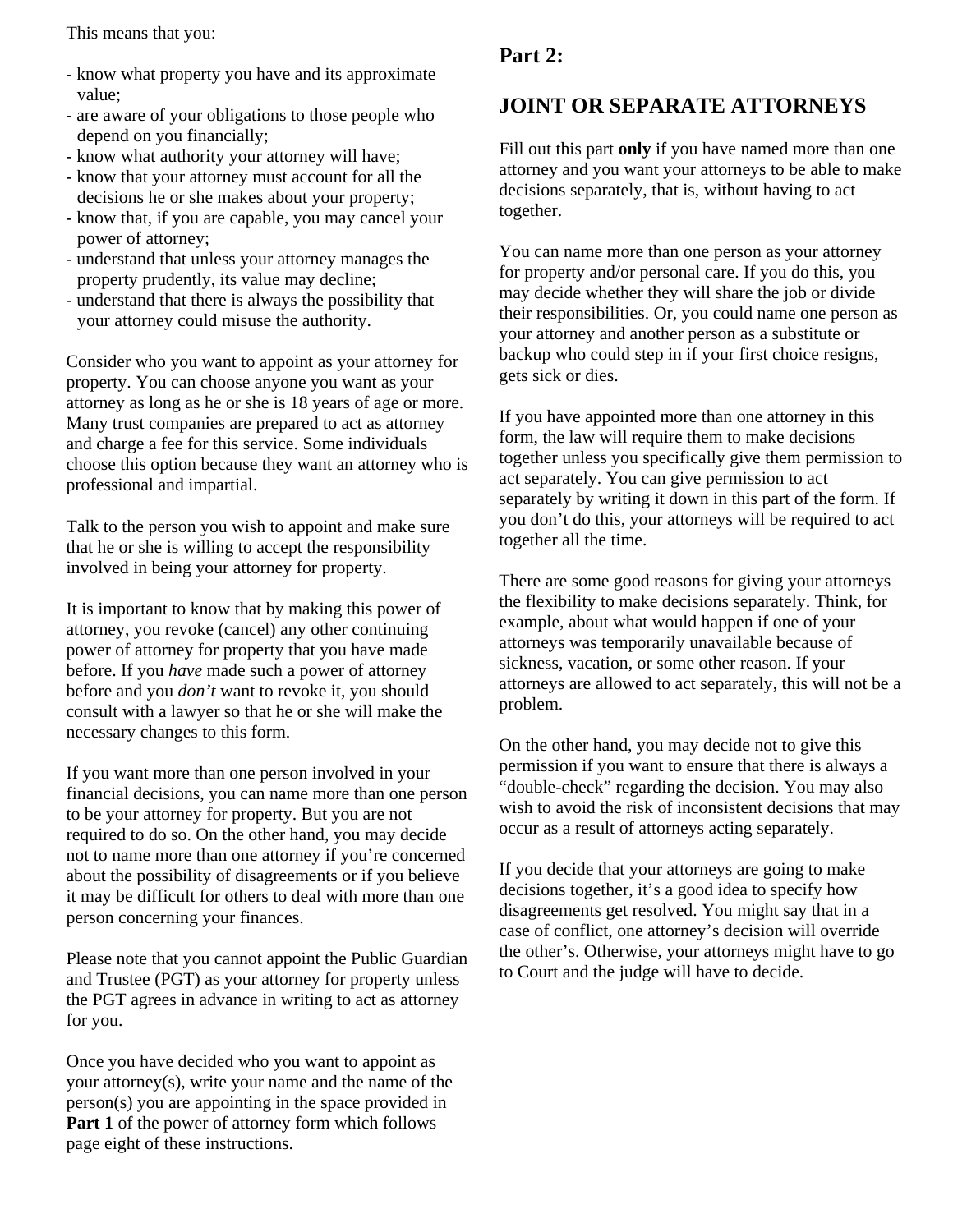If you have named more than one attorney and you want them to be able to act separately from one another, write the words "jointly and severally" in the space provided in **Part 2** of the form. ("Jointly and severally" is a legal term which means "together and separately.") If you don't do this, your attorneys will be required to make your financial decisions together at all times.

## **Part 3:**

### **SUBSTITUTE ATTORNEY** (This part is optional.)

It could happen that your appointed attorney may not be willing or able to act on your behalf when the time comes. Or something may happen after your attorney has begun to make decisions on your behalf that prevents him or her from continuing to act for you. In either case, you could be left with no one to manage your financial affairs. So you may wish to consider naming a substitute attorney.

This is especially important if you have named only one attorney. If you have named more than one attorney, there is less reason to be concerned because the remaining attorney can usually carry on if something happens to the other. You may still want to name a substitute, however, to replace the one who cannot act. There is no guarantee that something will not happen to your remaining attorney or you may feel strongly that there should always be more than one person involved in your financial decisionmaking.

Your substitute attorney will have the same authority and powers as the attorney he or she replaces.

If you choose to name more than one person to act as your substitute attorney, they would have to make decisions together unless you say otherwise by writing in the words "jointly and severally" after their names. **(See Part 2)** 

To name a substitute attorney, complete **Part 3** of the enclosed power of attorney form.

### **Part 4:**

#### **AUTHORITY OF ATTORNEY(S)**

This part of the form is very important. It tells your attorney, and people who deal with him or her, the

types of financial decisions your attorney is allowed to make on your behalf.

This part of the form gives your attorney(s) the authority to make *any kind of financial decision that you could make yourself – except make a will.* If you wish to limit your attorney's authority, you may do so later in **Part 5** of this form.

Part 4 of the form also states that the power of attorney may be used *even if* you become mentally incapable of making financial decisions. It makes it clear that you want the power of attorney to "continue" to be effective if this happens.

## **Part 5:**

### **CONDITIONS AND RESTRICTIONS** (This part is optional)

The law permits you to limit your attorney's authority. For example, you may limit your attorney to transactions concerning specific assets, such as your bank accounts, or prohibit him or her from dealing with a particular piece of property.

**But think carefully before you limit the scope of your attorney's authority.** If you become incapable of making financial decisions and your attorney does not have full authority, it may be necessary for your attorney, a family member, friend or the Public Guardian and Trustee to be appointed as your guardian in order to manage the balance of your property. In that case, a management plan must be filed and security may be required.

Also, an *unlimited* continuing power of attorney allows the attorney to end the involvement of the Public Guardian and Trustee (PGT) if the PGT is appointed as statutory guardian of property. A limited continuing power of attorney would not do this; therefore a legal application would be required for that attorney to replace the PGT.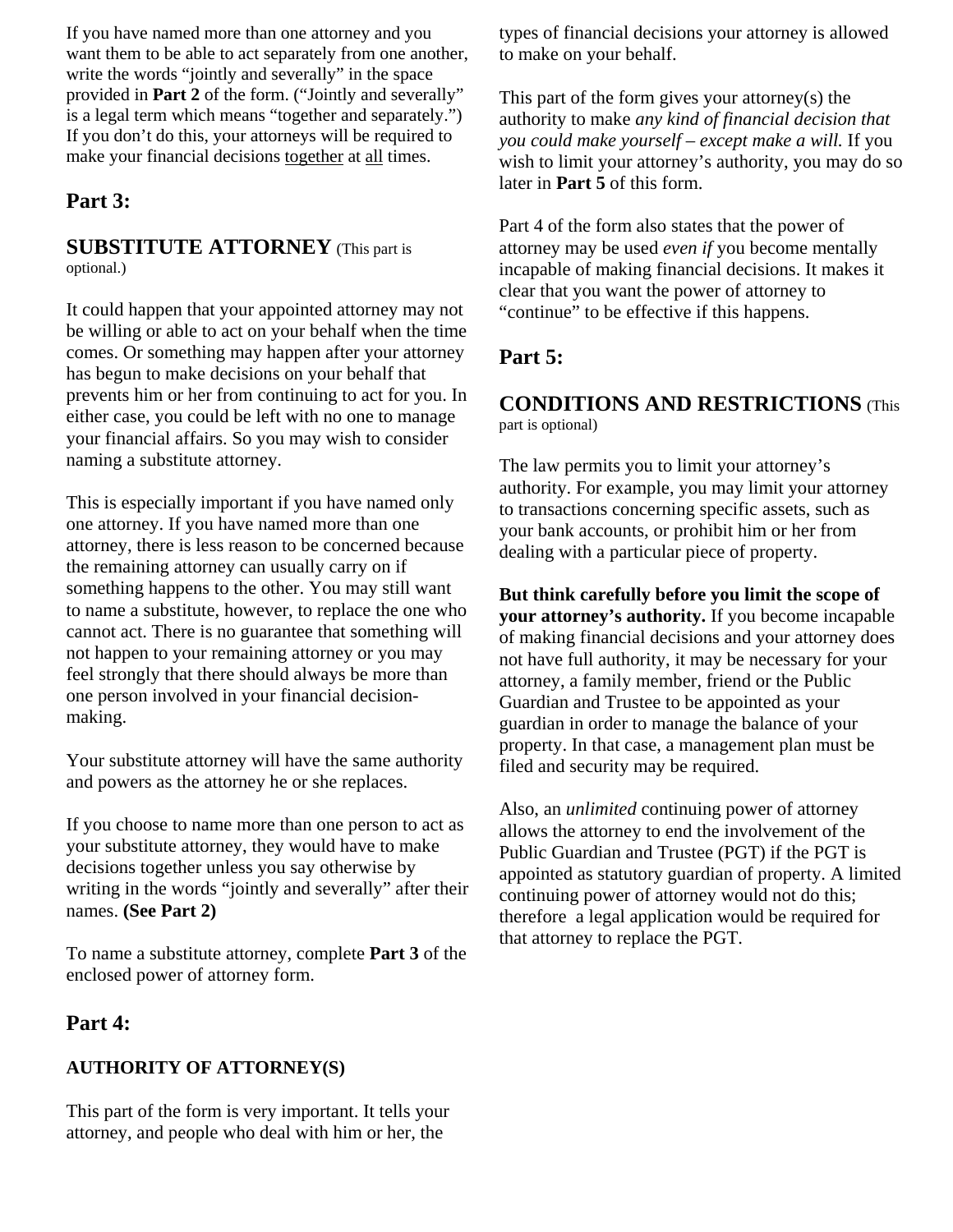You can put other types of conditions and restrictions in your power of attorney if you wish. Some examples of such conditions and restrictions are:

- requiring your attorney to consult with specific people (e.g. family members, financial advisors) before certain decisions are made;
- specifying the types of investments your attorney may or may not make;
- requiring your attorney to give priority to certain people in making loans or gifts on your behalf;
- specifying how disagreements will be resolved if you have named more than one attorney.

These are just some examples of the types of conditions and restrictions you may want to think about. But remember, you are not required to put anything in this section.

### **Part 6:**

### **DATE OF EFFECTIVENESS**

This document will give your attorney legal authority *as soon as it is signed and witnessed unless you specify otherwise in this form.* This does not prevent you, however, from looking after your own affairs while you are still capable of doing so. In other words, your attorney will not necessarily begin to manage your financial affairs right away. You and your appointed attorney may agree, for example, to leave this document in a safe place or with a trusted third person, such as your lawyer, accountant or other professional advisor. You can give written directions to the third person about when the power of attorney may be released to the person you have appointed. You would continue to manage your own financial affairs in the meantime.

This approach means that your attorney will not have to go through formal procedures to prove to third parties, such as banks and pension sources, that the power of attorney has come into effect.

 that it won't take effect unless you become mentally Alternatively, you may wish to exercise more control over when the power of attorney may be used. You may state in **Part 5** that the document is only to come into effect on a certain date or when something specific happens. For example, you can say in this document incapable of managing your property. If you place this condition in your power of attorney, it is advisable to

give very specific directions about how your mental incapacity is to be decided. You could, for example, say that a letter from your doctor or another trusted person which states that you are no longer mentally capable of managing property is sufficient proof.

 reviewed in your power of attorney, your attorney may If you don't indicate how your mental capacity is to be have to use some of your funds to pay for an assessor to judge your capacity. An assessor is a person qualified to make this decision.

If you do wish to restrict the circumstances in which the power of attorney may be used, **write this in Part 5**.

But remember, your property will still belong to you and must be managed by your attorney in your best interests and in accordance with the law.

### **Part 7:**

### **COMPENSATION**

Your attorney(s) is entitled to take payment at a rate set out in the law, unless you say otherwise. The amounts are the same as those allowed to guardians of property. Effective April 1, 2000, the rates permitted to guardians and attorneys of property are 3 percent on monies received and paid out and 3/5 of 1 percent on the average annual value of the assets. If your attorney acted under your power of attorney before April 1, 2000, the rates permitted were 2½ percent on monies received and paid out and 2/5 of 1 percent on the average annual value of the assets.

If there is more than one attorney, they will have to share the permitted amount.

If you want to prohibit your attorney(s) from taking any payment or you want to set a specific amount yourself (such as a percentage of your income or a fixed yearly amount), you can do this by writing your instructions in **Part 5** of the form.

*If no specific instruction is made in your power of attorney, your attorney may use his/her discretion in accepting compensation allowed for by the law.*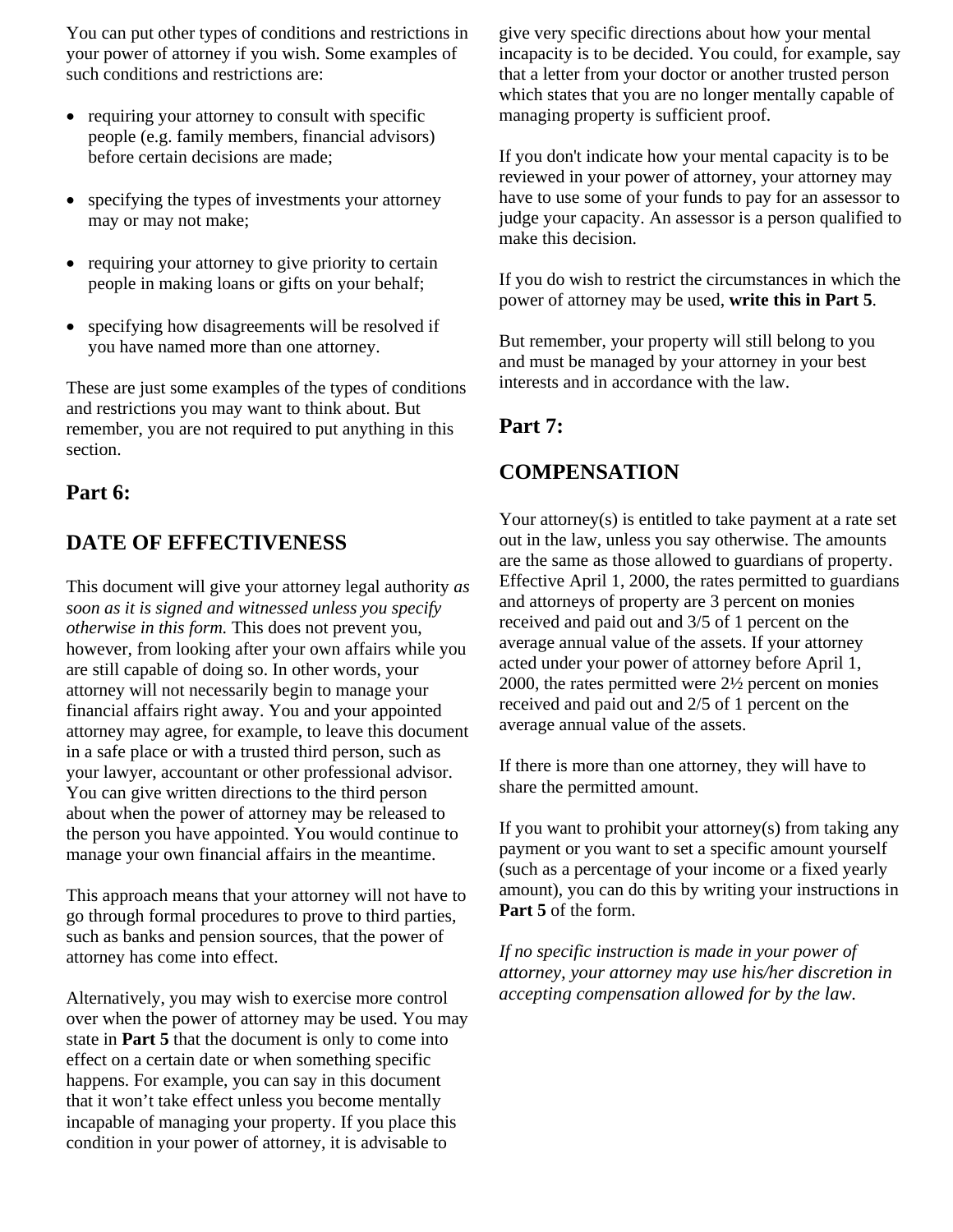### **Part 8:**

# **YOUR SIGNATURE**

## **Read each page of this form over carefully before**

**you sign it.** *[Note: Those who are providing assistance to someone who cannot read this form should see "Additional Guideline" below.]* 

### **Before you sign, be sure that**:

- 1. You understand the power your attorney will have and when the document will become effective.
- 2. You trust your attorney to act in your best interests.
- 3. You are signing this document of your own free will and not because of pressure from anyone else.
- 4. You have carefully considered obtaining advice from a lawyer or other trusted advisor.

You must sign in front of two witnesses as described in **Part 9** of the guidelines.

If you are sure that the form says what you want it to say, sign your name in **Part 8** of the form.

After you have signed the form, print or type the date and your address in the appropriate space.

## **Part 9:**

# **WITNESS SIGNATURES**

The law requires that two people witness your signature.

Both of the witnesses must be present together when you sign.

Certain people are not allowed to sign as your witnesses; these people are listed in Part 9 of the forms.

After you have signed, the witnesses should each sign their names in **Part 9** of the form, in your presence and in the presence of each other.

# **Additional Guidelines**

### **What to do if the person making this document cannot read:**

Someone should read the complete form to the person giving the power of attorney in the presence of both witnesses.

Then, if satisfied that the person understood it, the witnesses should insert and complete the following clause on the form above the line where they sign:

*"This continuing power of attorney for property was signed by* 

*\_\_\_\_\_\_\_\_\_\_\_\_\_\_\_\_\_\_\_\_\_\_\_\_\_\_\_\_\_\_\_\_\_\_\_\_\_\_\_\_\_\_\_\_\_* 

*(name of the person giving the power of attorney) after it was read to him/her in our presence and he/she appeared to understand it and approve it"* 

### **What to do with this form after it is signed:**

You may wish to have it reviewed by an expert advisor. If it is not completed properly, it may not be valid. It is advisable to tell your family, lawyer, and any financial institutions you deal with the name, address and telephone number of your attorney(s). Keep them updated regarding any change in your attorney's address or telephone number.

### **Please do not return this completed form to the Public Guardian and Trustee's Office.**

It is not necessary to register your continuing powers of attorney for property anywhere.

**We recommend that after you complete this document, you take a copy to your bank(s) so that they understand your wishes and have it on record. If this document is properly completed and you make it of your own free will when you are mentally capable the bank must recognise it. But they may have questions and it is best to have those resolved before your attorney needs to use the document. You may give the original document to your attorney(s), leave it with a trusted person other than your attorney to hold it for safekeeping (with instructions about when it may be released), or keep it in a safe place where the attorney(s) can locate it quickly if necessary.** 

It is a good idea to keep at least one photocopy of the document. If possible, keep it with you, with the address and telephone number of your attorney(s).

### **Revoking this Power of Attorney:**

You have the right to revoke (cancel) this power of attorney at any time as long as you are capable. If you decide to revoke this document, you must write the revocation down on paper, sign and date it, and have it witnessed in the same way as the power of attorney (i.e. two witnesses, etc) Notify your attorney, financial institutions and all the people you told about your power of attorney.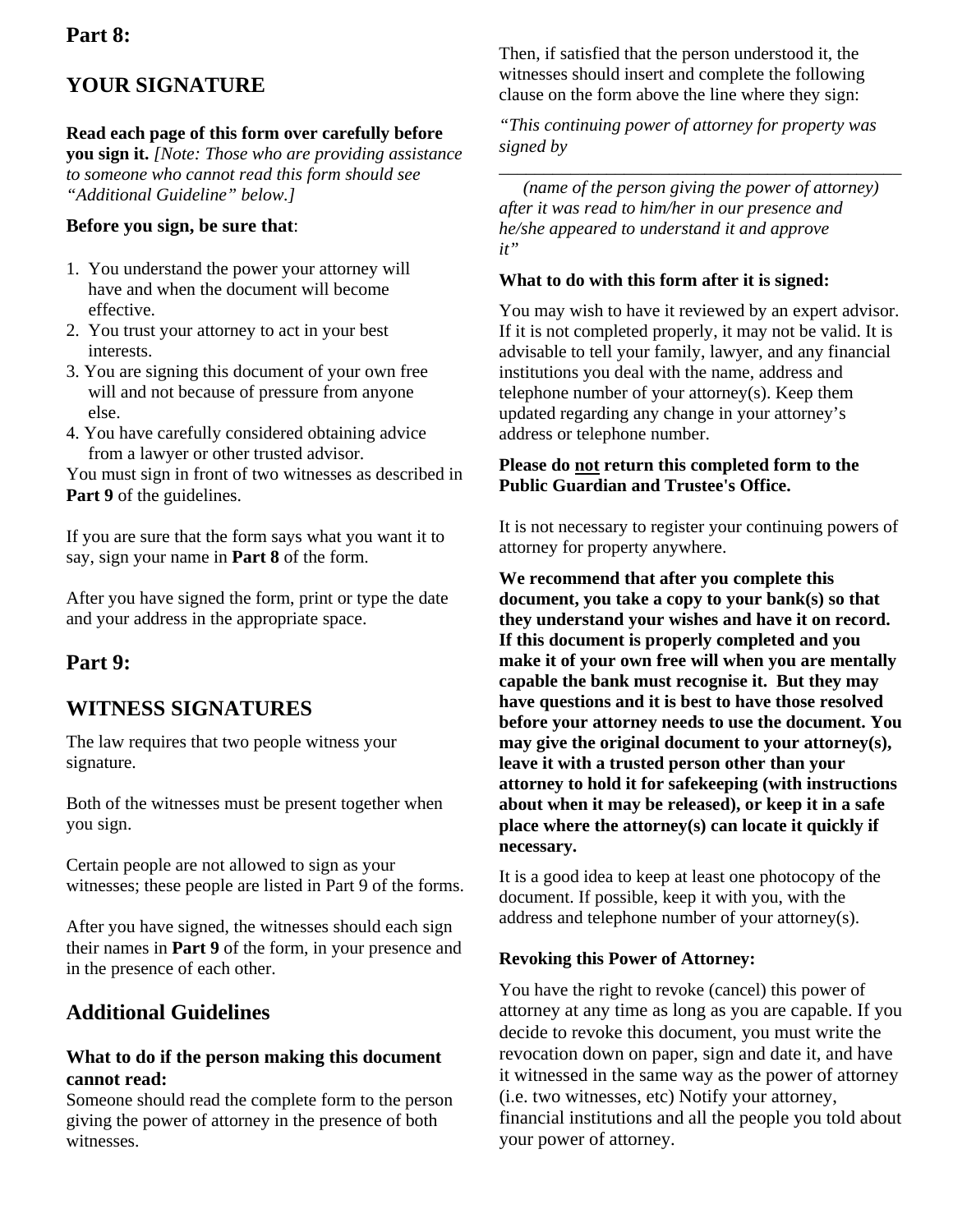

# **Continuing Power of Attorney for Property**

(Made in accordance with the Substitute Decisions Act, 1992)

| 1. I                                          | revoke any previous continuing power of attorney |
|-----------------------------------------------|--------------------------------------------------|
| ( <i>Print or type your full name here.</i> ) |                                                  |
| for property made by me and <b>APPOINT</b> :  |                                                  |

 $\Box$  to be my attorney(s) for property. *(Print or type the name of the person or persons you appoint here.)* 

2. If you have named more than one attorney and you want them to have the authority to act separately, insert the words "jointly and severally" here:

 *(This may be left blank.)* 

3. If the person(s) I have appointed, or any one of them, cannot or will not be my attorney because of refusal, resignation, death, mental incapacity, or removal by the court**, I SUBSTITUTE**: *(This may be left blank.)* 

to act as my attorney for property with the same authority as the person he or she is replacing.

\_\_\_\_\_\_\_\_\_\_\_\_\_\_\_\_\_\_\_\_\_\_\_\_\_\_\_\_\_\_\_\_\_\_\_\_\_\_\_\_\_\_\_\_\_\_\_\_\_\_\_\_\_\_\_\_\_\_\_\_\_\_\_\_\_\_\_\_\_\_\_\_\_\_\_\_\_\_\_\_\_\_\_\_\_\_\_\_\_\_\_\_\_\_\_\_\_\_\_\_\_\_\_\_\_\_\_\_\_\_\_\_\_\_\_\_\_\_\_\_\_\_\_\_\_\_\_\_\_\_\_\_\_\_\_\_\_\_\_

4. I AUTHORIZE my attorney(s) for property to do on my behalf anything in respect of property that I could do if capable of managing property, except make a will, subject to the law and to any conditions or restrictions contained in this document. I confirm that he/she may do so even if I am mentally incapable.

\_\_\_\_\_\_\_\_\_\_\_\_\_\_\_\_\_\_\_\_\_\_\_\_\_\_\_\_\_\_\_\_\_\_\_\_\_\_\_\_\_\_\_\_\_\_\_\_\_\_\_\_\_\_\_\_\_\_\_\_\_\_\_\_\_\_\_\_\_\_\_

\_\_\_\_\_\_\_\_\_\_\_\_\_\_\_\_\_\_\_\_\_\_\_\_\_\_\_\_\_\_\_\_\_\_\_\_\_\_\_\_\_\_\_\_\_\_\_\_\_\_\_\_\_\_\_\_\_\_\_\_\_\_\_\_\_\_\_\_\_\_\_

\_\_\_\_\_\_\_\_\_\_\_\_\_\_\_\_\_\_\_\_\_\_\_\_\_\_\_\_\_\_\_\_\_\_\_\_\_\_\_\_\_\_\_\_\_\_\_\_\_\_\_\_\_\_\_\_\_\_\_\_\_\_\_\_\_\_\_\_\_\_\_\_

\_\_\_\_\_\_\_\_\_\_\_\_\_\_\_\_\_\_\_\_\_\_\_\_\_\_\_\_\_\_\_\_\_\_\_\_\_\_\_\_\_\_\_\_\_\_\_\_\_\_\_\_\_\_\_\_\_\_\_\_\_\_\_\_\_\_\_\_\_\_\_\_

\_\_\_\_\_\_\_\_\_\_\_\_\_\_\_\_\_\_\_\_\_\_\_\_\_\_\_\_\_\_\_\_\_\_\_\_\_\_\_\_\_\_\_\_\_\_\_\_\_\_\_\_\_\_\_\_\_\_\_\_\_\_\_\_\_\_\_\_\_\_\_\_

\_\_\_\_\_\_\_\_\_\_\_\_\_\_\_\_\_\_\_\_\_\_\_\_\_\_\_\_\_\_\_\_\_\_\_\_\_\_\_\_\_\_\_\_\_\_\_\_\_\_\_\_\_\_\_\_\_\_\_\_\_\_\_\_\_\_\_\_\_\_\_\_

### 5. **CONDITIONS AND RESTRICTIONS**

Attach, sign, and date additional pages if required. *(This part may be left blank.)*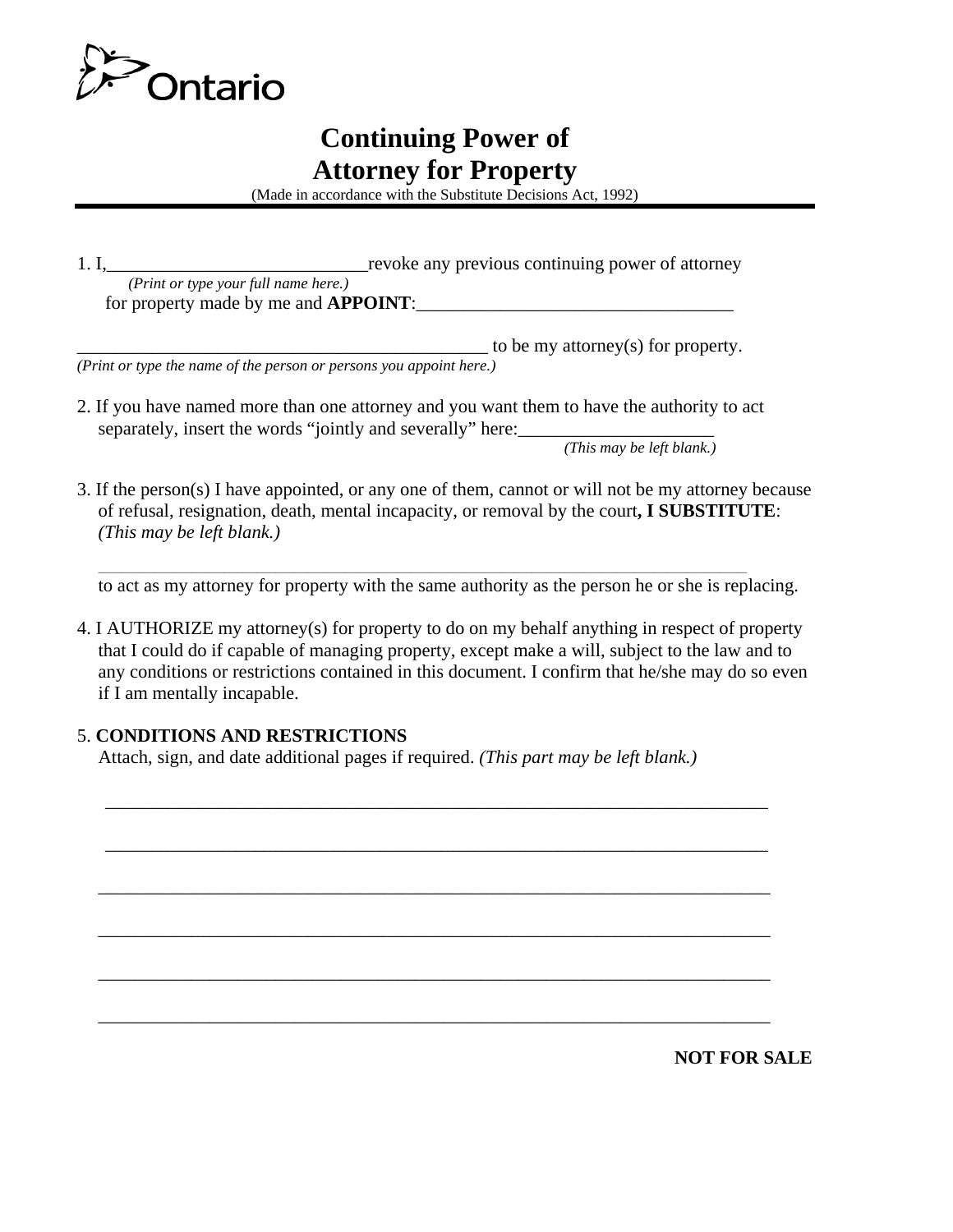#### **6. DATE OF EFFECTIVENESS**

Unless otherwise stated in this document, this continuing power of attorney will come into effect on the date it is signed and witnessed.

#### **7. COMPENSATION**

Unless otherwise stated in this document, I authorize my attorney(s) to take annual compensation from my property in accordance with the fee scale prescribed by regulation for the compensation of attorneys for property made pursuant to Section 90 of the *Substitute Decisions Act, 1992.* 

| <b>8. SIGNATURE:</b> |                                                    |  |
|----------------------|----------------------------------------------------|--|
|                      | (Sign your name in the presence of two witnesses.) |  |

ADDRESS:

*(Insert your full current address here.)* 

#### **9. WITNESS SIGNATURE**

*[Note: The following people cannot be witnesses: the attorney or his or her spouse or partner; the spouse, partner, or child of the person making the document, or someone that the person treats as his or her child; a person whose property is under guardianship or who has a guardian of the person; a person under the age of 18.]* 

| Witness #1: Signature: _________________________Print Name: ____________________ |       |  |
|----------------------------------------------------------------------------------|-------|--|
|                                                                                  |       |  |
|                                                                                  | Date: |  |
| Witness #2: Signature: ________________________Print Name: _____________________ |       |  |
|                                                                                  |       |  |
|                                                                                  |       |  |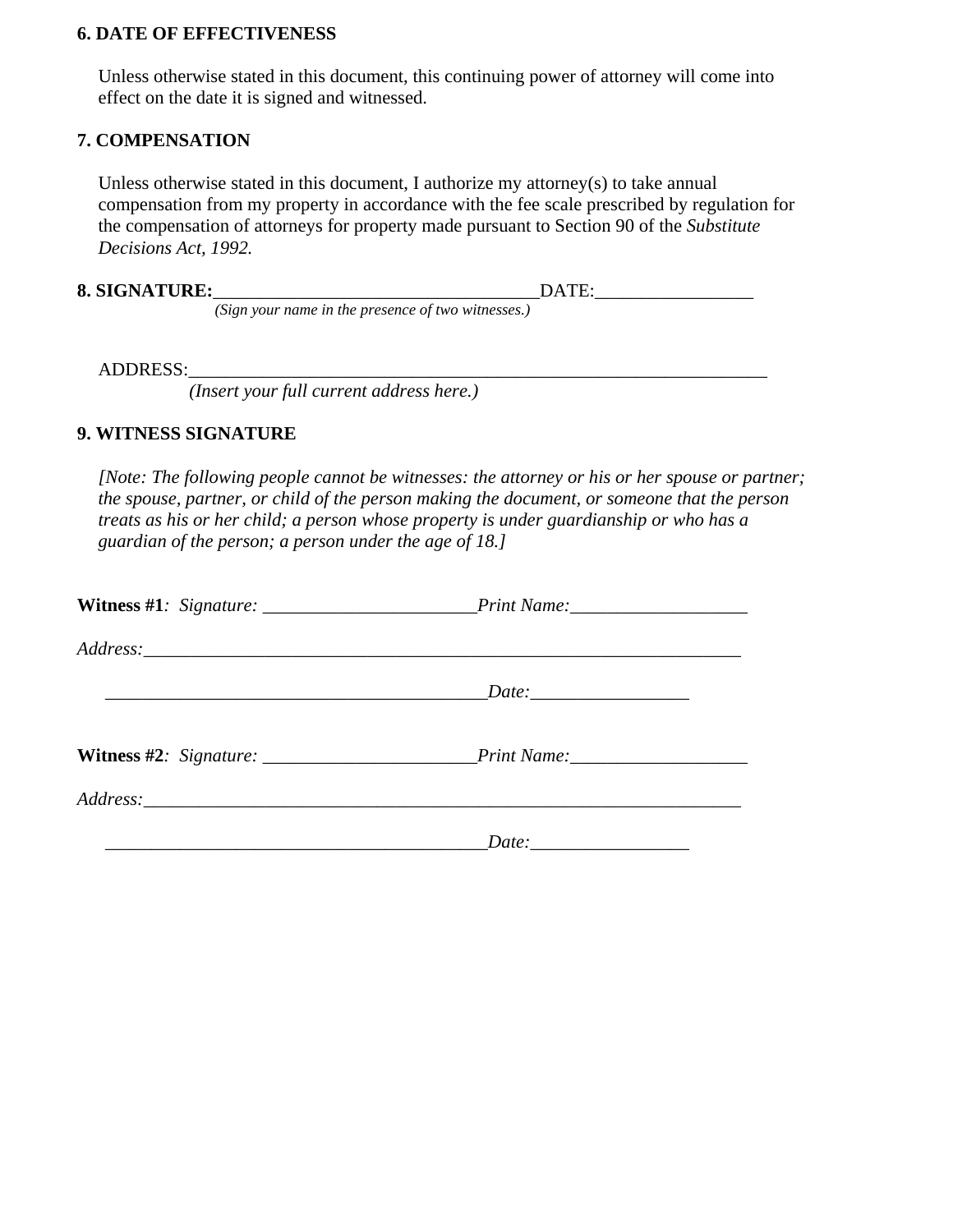

# **Power of Attorney for Personal Care**

This booklet contains step by step instructions for completing the enclosed Power of Attorney for Personal Care form. *(Made in accordance with the Substitute Decisions Act, 1992)* 

# **Decisions About Personal Care**

 $\prod$  you become mentally incapable, who will decide where you will live? How you will dress? What you will eat? What health care you will receive? How your safety will be assured? Under the Substitute Decisions Act 1992, the person you choose as your attorney for personal care will make these decisions for you.

This is not the only form you can use to make your power of attorney for personal care. If you wish, you may use another form or make your own, but if you do this, make sure that it meets the legal requirements of the Substitute Decisions Act, 1992.

The Substitute Decisions Act, 1992 allows you to appoint someone you trust, in advance, to make decisions for you if you become mentally incapable. You may use this form to give a person of your choice the authority to make decisions about your PERSONAL CARE should you become mentally incapable. Decisions about personal care involve things such as where you live, what you eat, and the kind of medical treatment you receive. The person you appoint is called your "attorney for personal care". You may appoint more than one attorney if you wish.

To appoint an attorney for personal care, you must be 16 years of age or more and have the mental ability to know whether your attorney truly cares about you and that he or she may make personal care decisions for you if necessary.

 about the particular kind of care you want - or don't You may give your attorney special instructions want - in certain situations. If you wish to give instructions, there is a space on the form where you can write them down.

Remember, you are not required to appoint an attorney for personal care. This is **your** choice. Giving a power of attorney is a very serious matter. Your attorney may become responsible for profoundly important decisions about your wellbeing and quality of life. If you decide to appoint an attorney for personal care, it is important that you do so of your own free will, without pressure from anyone else.

Before you decide, you may want to talk with your family or close friends. Although you are not required to consult a lawyer in order to make a legally binding power of attorney, it is a good idea to do so. Consulting with other expert advisors is also a good idea, providing they are impartial and concerned only with your best interests.

It is important to know that by making this power of attorney, you revoke (cancel) any other power of attorney for personal care that you *have* made before. If you have made such a power of attorney before and you *don't* want to revoke it, you should consult with a lawyer so that the necessary changes may be made to this form.

This document includes guidelines designed to help you complete this power of attorney. They do not cover every option available in the Substitute Decisions Act, 1992. They are not legal advice. Some legal terminology from the statute has been described in simpler words to make it easier to understand. The guidelines also point out some of the reasons why you may or may not wish to make certain choices. But remember, all decisions are up to you.

Refer to the enclosed Power of Attorney for Personal Care form as you review the following instructions.

**Remember, this form does NOT allow decisions to be made about your property or finances. If you want to appoint an attorney for your financial decisions you can make a separate document called a "Continuing Power of Attorney for Property."**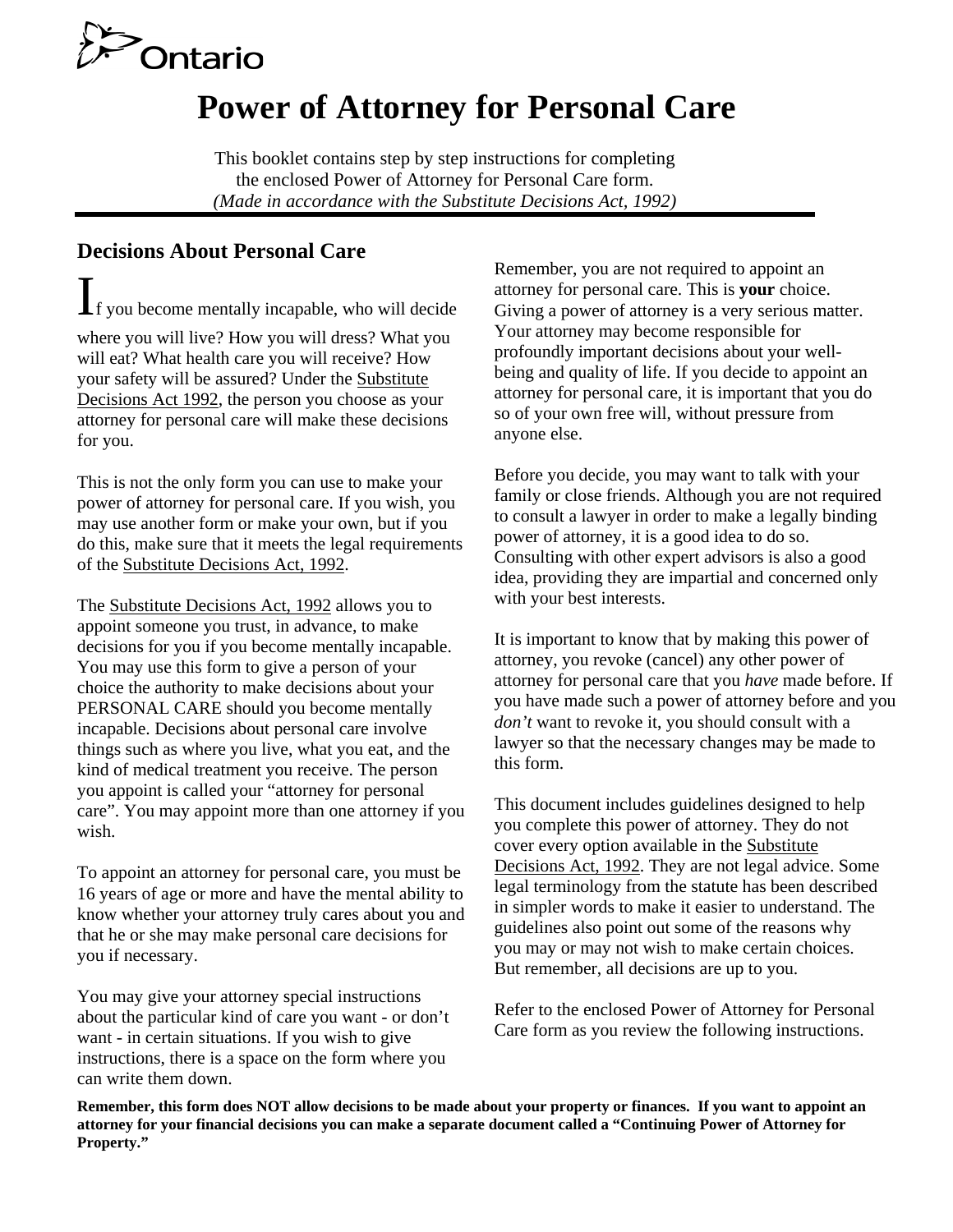### **Part 1:**

# **APPOINTING YOUR ATTORNEY**

### **Read this part carefully before you complete this form.**

Decide who you want to appoint as your attorney for personal care – a family member or close friend, for example. (The word "attorney" does not mean "lawyer.")

### **The person you appoint should be someone you know very well and whom you trust completely with your personal decisions.**

Talk to that person and make sure that he or she is willing to be your attorney.

The person you appoint must be 16 years of age or more.

### **Certain people are not allowed to be your attorney.**

Do not appoint anyone who provides you with "health care or residential, social, training, or support services for compensation" unless that person is also your spouse, partner, or relative.

For example, do not name any of the following people if they are paid (by you or someone else) to provide services to you *unless* that person is also related to you or is your spouse or partner:

- –your landlord;
- –any person who provides care for you in the place where you live;
- –your social worker, counsellor, teacher;
- –your doctor, nurse, therapist, or other health care provider;
- –your homemaker or attendant.

You can name more than one person to be your attorney for personal care. You are not required to do so.

If there is more than one person you want involved in your personal care decisions, you may wish to consider appointing more than one attorney. On the other hand, you may decide not to name more than one attorney if you are concerned about the possibility of disagreements, or if you believe that it would be too difficult for your caregivers to deal with

 people to be your attorneys and do not say how they more than one person. Or, you could name one person as your attorney and another person as a substitute or backup, who could step in if your first choice resigns, gets sick or dies. But if you name two should make your decisions or who should make which types of decisions, the law says they must make all your decisions together.

You are allowed to appoint different people for different categories of decision-making. For example, you could appoint one person to make your health care decisions and someone else to make your other personal decisions (e.g. housing, food). If you do this, write the name of each person and the category of personal care decisions to which they are restricted (e.g. housing, nutrition, health, safety, hygiene or clothing) in Part 5 of the form.

If you decide that your attorneys are going to make decisions together, it is a good idea to specify how disagreements should be resolved. You might say that in a case of conflict, one attorney's decision will override the other's. Otherwise, your attorneys might have to go to Court and the judge will have to decide.

Please note that you cannot appoint the Public Guardian and Trustee (PGT) as your attorney for personal care unless the PGT agrees in advance in writing to act as attorney for you.

Once you have decided who you want to appoint as your attorney(s), write your name and the attorney's name in the space provided.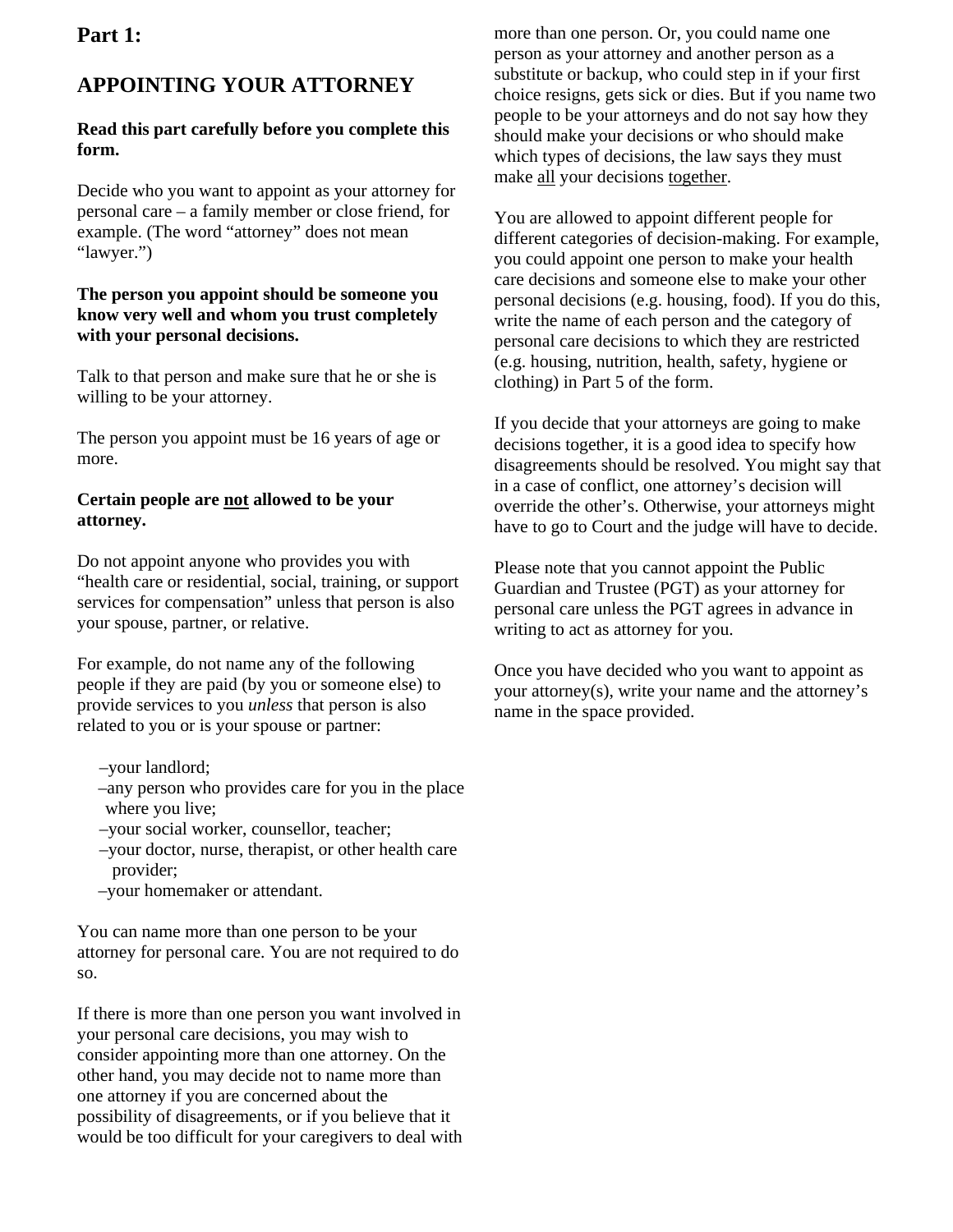# **JOINT OR SEPARATE ATTORNEYS**

(Fill in this part **only** if you have named more than one attorney and you want your attorneys to be able to make decisions separately, that is, without having to act together). If you have appointed more than one attorney in this form, *the law will require them to make each decision together unless you specifically give them permission to act separately.* You can give permission to act separately by writing it down in this part of the form. If you don't do this, your attorneys will be required to act together all the time.

There are some good reasons for giving your attorneys the flexibility to make decisions separately. Think, for example, about what would happen if one of your attorneys was temporarily unavailable because of sickness, vacation, or some other reason.

On the other hand, you may decide not to give this permission if you want to ensure that there is always a "double-check" regarding decisions. You may also wish to avoid the risk of inconsistent decisions that may occur as a result of attorneys acting separately.

If you have named more than one attorney and you want them to be authorized to make decisions separately from one another, write the words "jointly and severally" in the space provided in Part 2. ("Jointly and severally" is a legal term which means "together and separately.")

# **Part 3:**

### **SUBSTITUTE ATTORNEY** (This part is optional.)

Your appointed attorney may not be willing or able to act on your behalf when the time comes. Or something may happen after your attorney has begun to make decisions on your behalf that prevents him or her from continuing to act for you. In either case, you could be left with no one to make important decisions about your care. So you may wish to consider naming a substitute attorney.

This is especially important if you have named only one attorney. If you have named more than one attorney, there is less reason to be concerned because the remaining attorney can usually carry on if something happens to the other. You may still want to name a substitute, however, to replace the one who cannot act. There is no guarantee that something will not happen to your remaining attorney. Or you may feel strongly that there should always be more than one person involved in your decision-making.

Your substitute attorney will have the same authority and powers as the attorney he or she replaces.

If you decide to appoint a substitute attorney, you should think carefully about who to appoint. The restrictions on who is allowed to be your attorney, described in Part 1, apply to your substitute.

To name a substitute attorney, complete Part 3.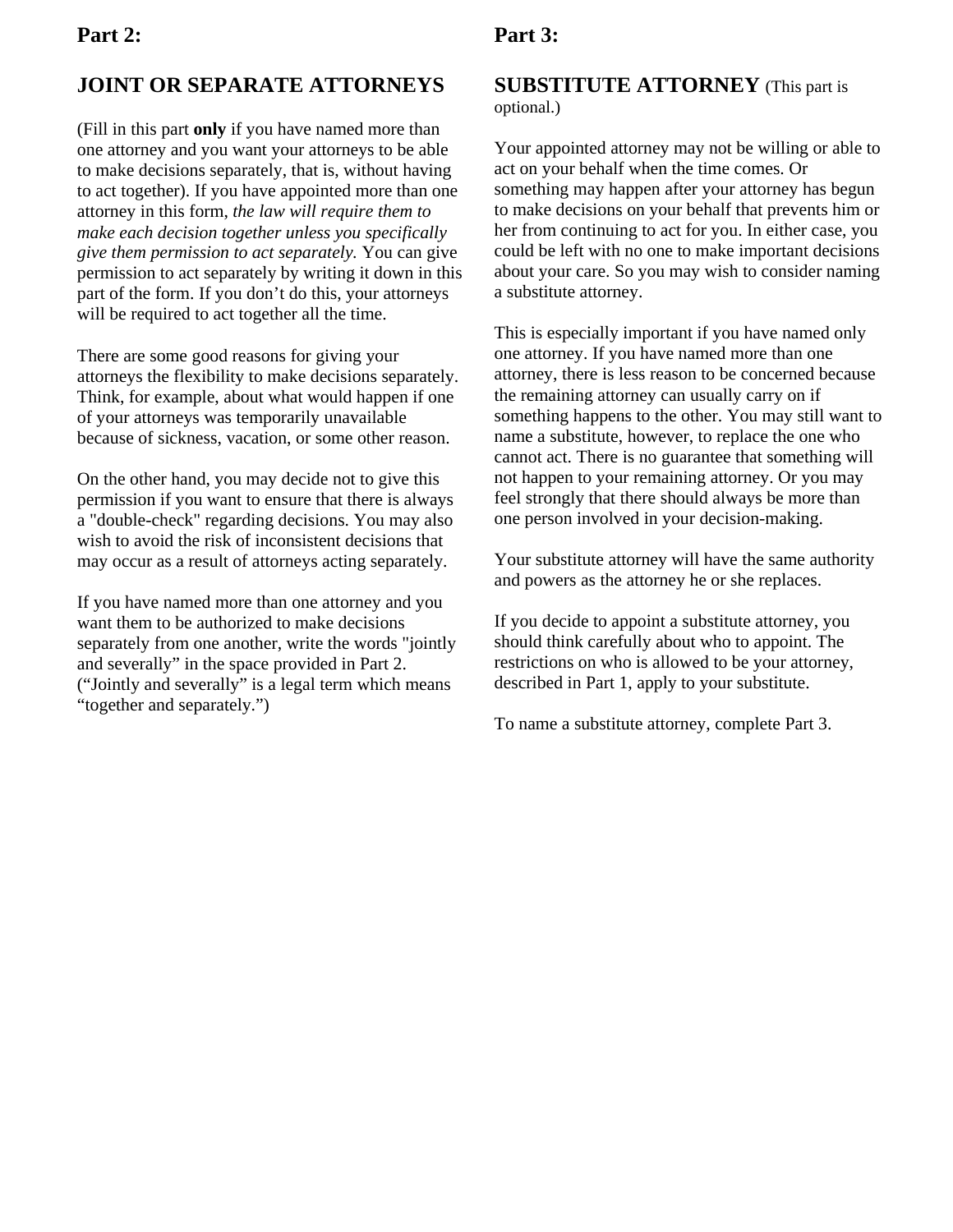### **Part 4:**

# **AUTHORITY OF ATTORNEY(S)**

This part of the form is very important. It tells your attorney, and your caregivers, the categories of personal care that your attorney is allowed to decide about if you become mentally incapable.

This part gives your attorney(s) the authority to make decisions about **any** category of personal care for which you are mentally incapable. This may include decisions about your health care, housing, safety, hygiene, clothing and nutrition. Your attorney will have first right to give or refuse consent to your medical treatment if you cannot do so, unless the court has appointed a guardian of the person.

 make yourself. For example, if you become mentally It is important to understand that no matter what authority is given to your attorney in this document, he or she is only allowed to make decisions about those aspects of your personal care that you cannot incapable of making decisions about health care but can still make decisions about other personal care matters, such as housing or safety, you would still have the right to make your own decisions in these areas.

Although you may limit your attorney(s) to only specific categories of personal care (e.g. health care, shelter, nutrition, clothing, safety or hygiene) by writing restrictions in Part 5, think carefully before you do so. If you become incapable of making decisions in a particular area and your attorney does not have authority to decide for you, it may be necessary for the Court to appoint a guardian.

## **Part 5:**

# **INSTRUCTIONS, CONDITIONS AND RESTRICTIONS** (This part is optional.)

You may, if you wish, give your attorney(s) instructions about specific decisions that you want made in certain circumstances. This is different from saying what areas of authority your attorney has. You have already done this in Part 4.

 Giving instructions means telling your attorney what deciding about your food. decision to make in a particular situation. For example, you have given your attorney the right to make decisions about where you live but you may want your attorney to keep you in your own home as long as possible. Or you may want to ensure that your attorney observes your religious beliefs when

You can be very specific in your instructions or give your attorney some general guidelines to follow when making decisions.

The most common type of instruction is about health care. You may be familiar with the idea of a "living will" in which a person may decline certain treatment, such as artificial life supports, in the event of a terminal illness. This is **one** type of instruction that you can make. But remember, you can give instructions about *any* category of personal care in which your attorney has decision-making authority.

Your attorney for personal care can only make decisions about your personal care if you have become mentally incapable of making decisions yourself. If you choose, you can require that your attorney get confirmation of your incapacity before he or she acts and specify how you want this confirmation to be obtained.

If you wish to give your attorney instructions, here are some things you may want to consider doing:

- Put your instructions in words your attorney(s) can understand.
- If you give specific instructions, be very clear as to the type of situation in which the instruction must be followed.
- Be realistic in your choices.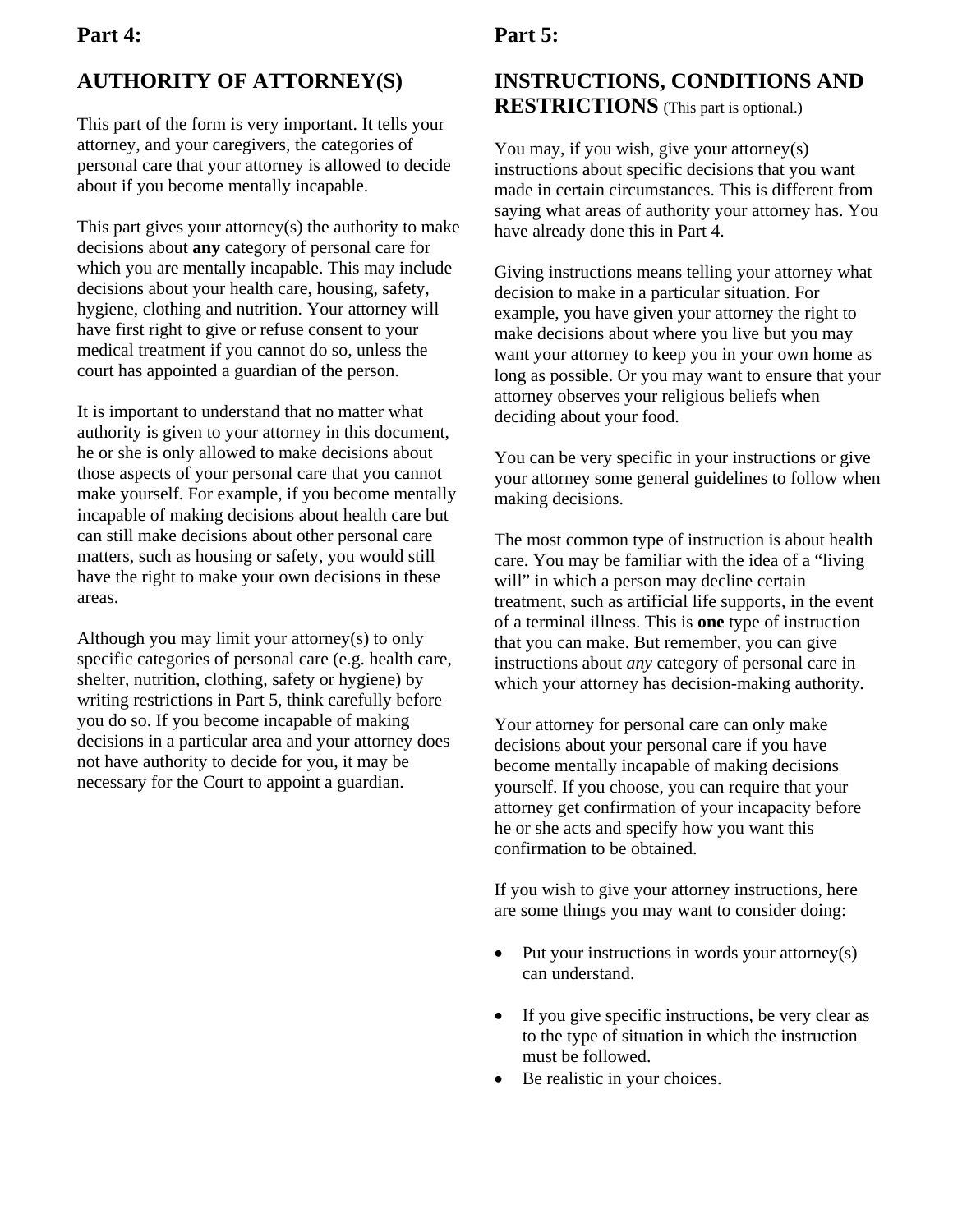- Talk to your attorney(s) about your instructions to make sure that he or she really understands what you are saying. It is helpful if you explain the values and beliefs which underlie your instructions.
- If you decide to give instructions about health care, talk to your health care provider about your current health and the kind of medical treatment you might face in the future. Be aware that medical language can be very specific, so make sure that what you write actually expresses what you want to say.

Some organizations and individuals offer very detailed forms in which you can record your choices about medical treatment. If you have already completed such a form you may wish to attach it to this power of attorney. If you do attach such a document, it would be wise to say, in this part of the form, what the document is and the date it was signed. Initialing each page of the document you attach is also a good idea.

The law requires that your instructions must be followed by your attorney unless it is impossible for him or her to do so. For example, your attorney cannot be required to do something which is against the law.

But remember, this section is optional. You may choose not to write any instructions to your attorney in this form. It's up to you. Your attorney must still follow any other instructions or wishes you may express about your care while you are capable of making such choices. But you should be sure to communicate these wishes to your attorney!

If you do not provide any instructions, your attorney(s) must make decisions according to what he or she believes is in your best interest at the time.

You may also place conditions or restrictions on your attorney's authority. For example, you might want your attorney to consult with specific people (such as family members or your religious advisor) before decisions are made. If you have named more than one attorney, you may want to specify whose decision will be followed if there is a disagreement, or you may restrict the category of personal care decisions that each attorney can make.

# **Special Powers:**

*Note: These guidelines do not cover instructions authorizing the attorney to exercise special additional powers such as a forced assessment or admission to a psychiatric facility. These require special procedures and are not covered in this package. You should seek professional advice if you need more information.* 

# **Organ Donation:**

*Note: If you want to authorize donation of your organs and tissue in the event of your death, you should get a Donor Card. Sign your Donor Card and keep it with your personal identification. Talk to your loved ones about your decision and give them your signed Donor Notification Card so they know your intentions as they will be asked to give final consent in the event of your death. Donor Cards and more information can be obtained at:*  **http://www.giftoflife.on.ca .** 

*Or by contacting the Trillium Gift of Life Network at 1-800-263-2833.* 

# **Part 6:**

# **YOUR SIGNATURE**

**Read each page of the form over carefully before you sign it**. *[Note: Those who are providing assistance to someone who cannot read this form should see" Additional Guidelines."]* 

### **Before you sign, be sure that:**

- 1. You understand the authority your attorney may have.
- 2. You trust your attorney to act responsibly and follow any instructions you may provide.
- 3. You are giving this power of attorney of your own free will.
- 4. You have carefully considered obtaining advice from a lawyer and your health care providers.

You must sign in front of two witnesses as described in Part 7.

If you are sure that the form says what you want it to say, sign your name in the space provided.

After you have signed the form, print or type the date and your address in the appropriate space.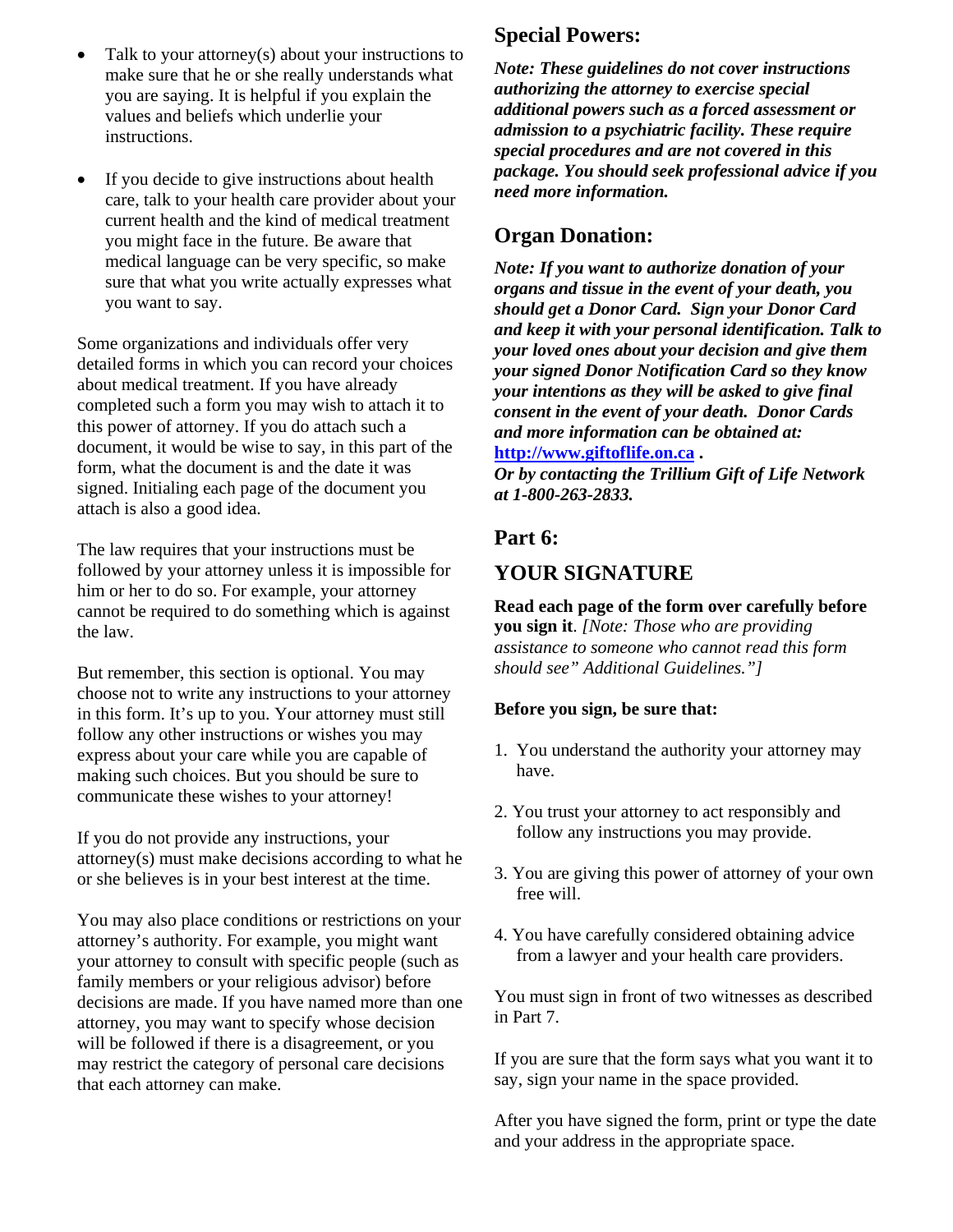### **Part 7:**

# **WITNESS SIGNATURES**

The law requires that two people witness your signature.

Both of the witnesses must be present together when you sign.

### **Certain people are not allowed to sign as your witnesses; these people are listed in** Part 7 **of the form.**

After you have signed, the witnesses should each sign their names in **Part 7** of the form, in your presence and the presence of each other.

# **Additional Guidelines**

### **What to do if the person making this document cannot read:**

Someone should read the complete form to the person giving the power of attorney in the presence of both witnesses.

Then, if satisfied that the person understood it, the witnesses should insert and complete the following clause on the form above the line where they sign:

*"This Power of Attorney for Personal Care was signed by* 

*\_\_\_\_\_\_\_\_\_\_\_\_\_\_\_\_\_\_\_\_\_\_\_\_\_\_\_\_\_\_\_\_\_\_\_\_\_\_\_\_\_ (name of the person giving the power of attorney)* 

*after it was read to him/her in our presence and he/she appeared to understand it and approve it."* 

### **What to do with this form after it is signed:**

You may wish to have the form reviewed by an expert advisor. If the form is not completed properly, it may not be valid.

It is advisable to tell your family, lawyer, health care providers, and anyone who provides you with care, the name, address and telephone number of your attorney(s). Keep them updated regarding any change in your attorney's address or telephone number.

### **You may give the original document to your attorney(s) or keep it in a safe place where the attorney(s) can locate it quickly if necessary.**

### **Do not return this completed form to the Office of the Public Guardian and Trustee.**

It is a good idea to keep at least one photocopy of the document. If possible, keep it with you, with the current address and telephone number of your attorney(s).

### **Revoking this Power of Attorney:**

You have the right to revoke (cancel) this power of attorney at any time as long as you are capable.

If you decide to revoke this document, you must write the revocation down on paper, sign and date it, and have it witnessed in the same way as the power of attorney (two witnesses, etc.). Notify your attorney, caregivers and all the people you told about your power of attorney.

### Detach Card: **You may wish to complete and detach this card and keep it on your person for easy access in case the information is needed in an emergency.**

| )ntario<br>Office of the Public Guardian and Trustee                                                                           |  |  |
|--------------------------------------------------------------------------------------------------------------------------------|--|--|
|                                                                                                                                |  |  |
| <b>IMPORTANT INFORMATION</b>                                                                                                   |  |  |
| (This is not a power of attorney.)                                                                                             |  |  |
| have appointed the                                                                                                             |  |  |
| following as my power(s) of attorney for:                                                                                      |  |  |
|                                                                                                                                |  |  |
| <b>PROPERTY</b>                                                                                                                |  |  |
|                                                                                                                                |  |  |
| Name:<br><u> 2000 - Jan James James James James James James James James James James James James James James James James Ja</u> |  |  |
| Address: 2008 and 2008 and 2008 and 2008 and 2008 and 2008 and 2008 and 2008 and 2008 and 2008 and 2008 and 20                 |  |  |
|                                                                                                                                |  |  |
|                                                                                                                                |  |  |
|                                                                                                                                |  |  |
| <b>PERSONAL CARE</b>                                                                                                           |  |  |
| $\Box$ Same as above, or                                                                                                       |  |  |
|                                                                                                                                |  |  |
|                                                                                                                                |  |  |
|                                                                                                                                |  |  |
|                                                                                                                                |  |  |
|                                                                                                                                |  |  |
|                                                                                                                                |  |  |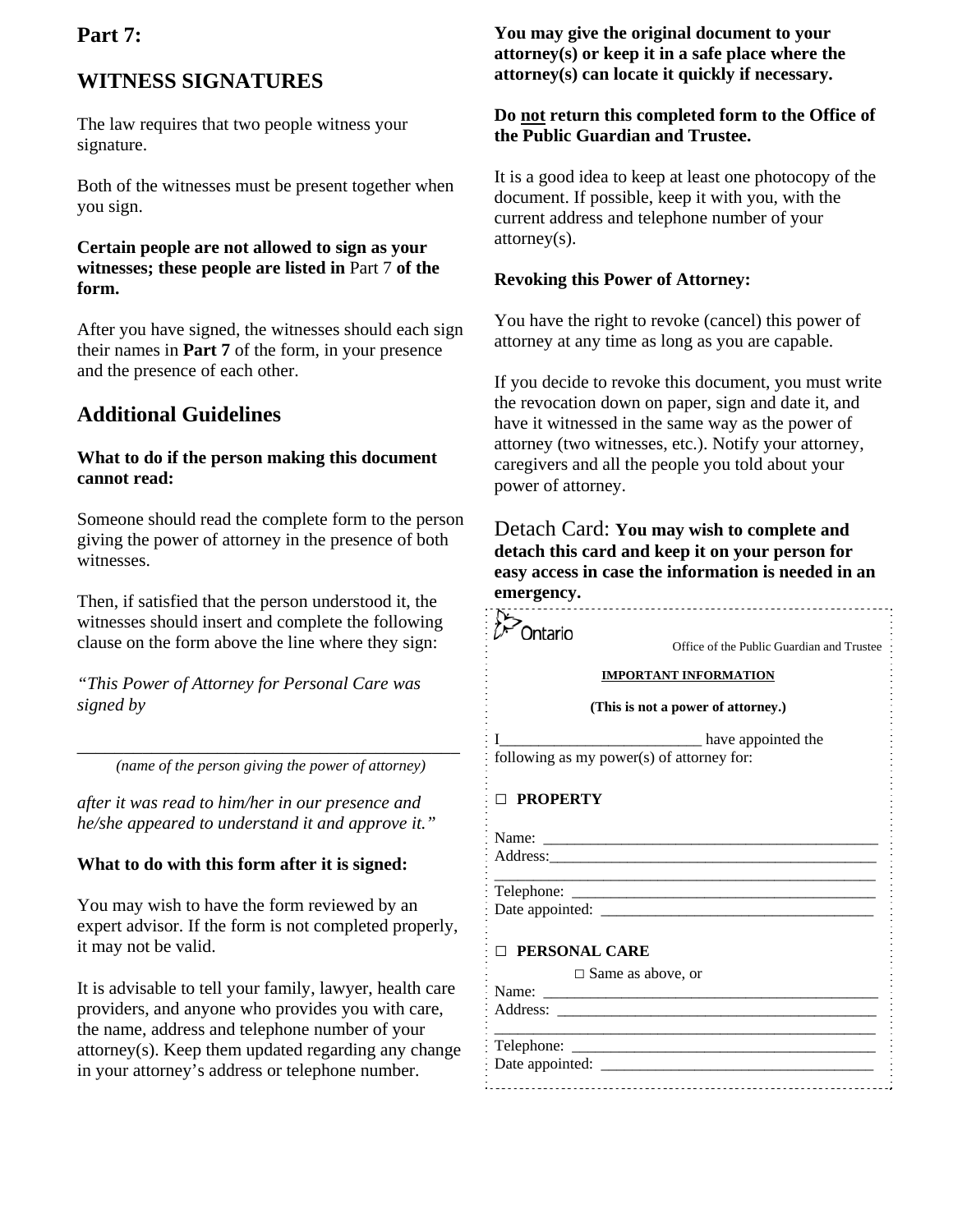

# **Power of Attorney for Personal Care**

*(Made in accordance with the Substitute Decisions Act,1992)* 

 *(Print or type your full name here)*  1. I, the contract of the contract of the contract of attorney for personal provide any previous power of attorney for personal

\_\_\_\_\_\_\_\_\_\_\_\_\_\_\_\_\_\_\_\_\_\_\_\_\_\_\_\_\_\_\_\_\_\_\_\_\_\_\_\_\_\_\_\_\_\_\_\_\_\_\_\_\_\_\_\_\_\_\_\_\_\_\_\_\_\_\_\_\_\_\_

care made by me and APPOINT:

 *(Print or type the name of the person or persons you appoint here)* 

to be my attorney(s) for personal care in accordance with the *Substitute Decisions Act, 1992.* 

[**Note**: *A person who provides health care, residential, social, training, or support services to the person giving this power of attorney for compensation may not act as his or her attorney unless that person is also his or her spouse, partner, or relative.]* 

\_\_\_\_\_\_\_\_\_\_\_\_\_\_\_\_\_\_\_\_\_\_\_\_\_\_\_\_\_\_\_\_\_\_\_\_\_\_\_\_\_\_\_\_\_\_\_\_\_\_\_\_\_\_\_\_\_\_\_\_\_\_\_\_\_\_\_\_\_\_\_\_\_\_\_

2. If you have named more than one attorney and you want them to have the authority to act separately, insert the words "jointly and severally" here:

*(This may be left blank)* 

3. If the person(s) I have appointed, or any one of them, cannot or will not be my attorney because of refusal, resignation, death, mental incapacity, or removal by the Court, I SUBSTITUTE:

*(This may be left blank)* 

to act as my attorney for personal care in the same manner and subject to the same authority as the person he or she is replacing.

\_\_\_\_\_\_\_\_\_\_\_\_\_\_\_\_\_\_\_\_\_\_\_\_\_\_\_\_\_\_\_\_\_\_\_\_\_\_\_\_\_\_\_\_\_\_\_\_\_\_\_\_\_\_\_\_\_\_\_\_\_\_\_\_\_\_\_\_\_\_\_\_\_\_\_

4. I give my attorney(s) the **AUTHORITY** to make any personal care decision for me that I am mentally incapable of making for myself, including the giving or refusing of consent to any matter to which the *Health Care Consent Act, 1996* applies, subject to the *Substitute Decisions Act, 1992*, and any instructions, conditions or restrictions contained in this form.